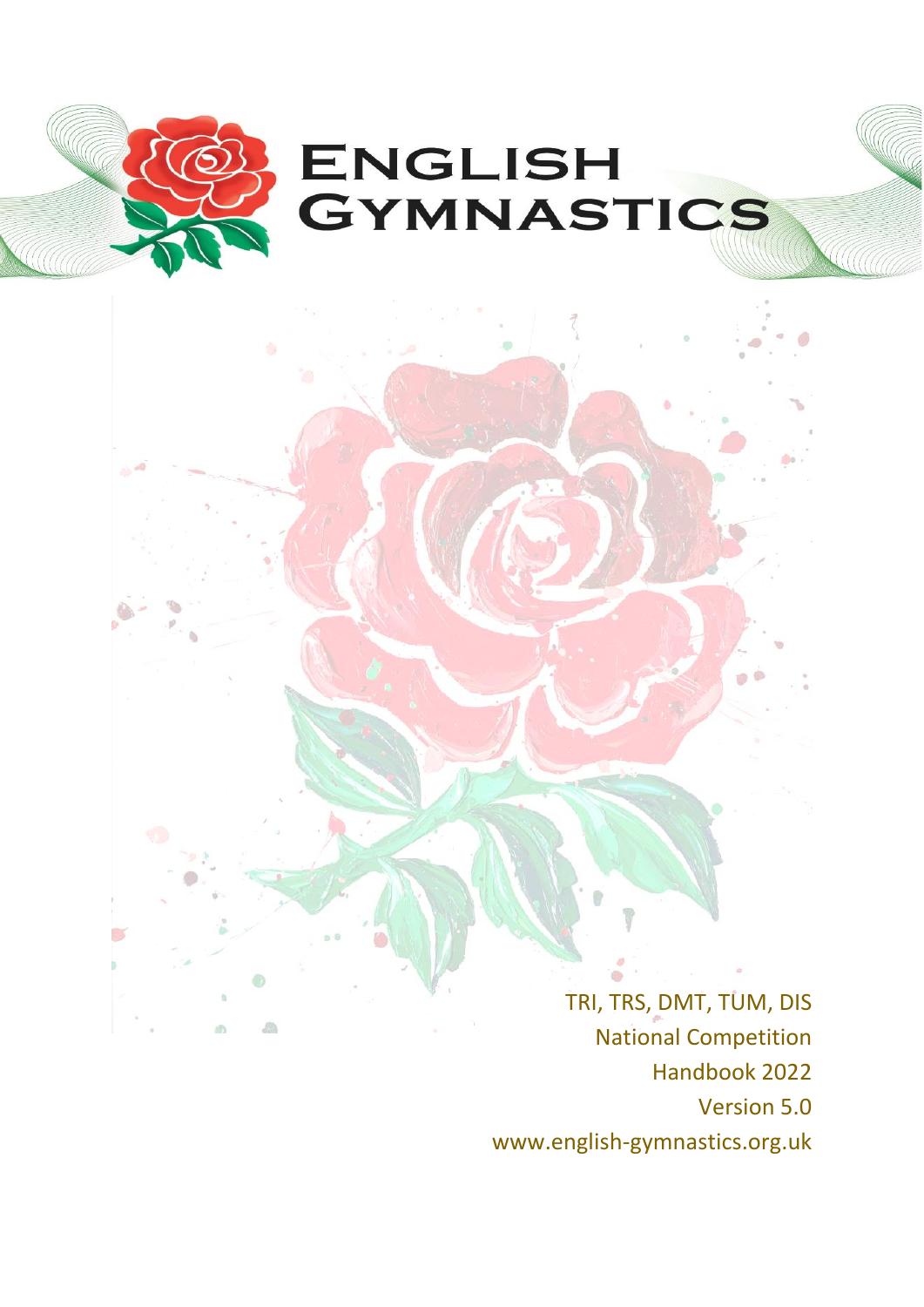### Contents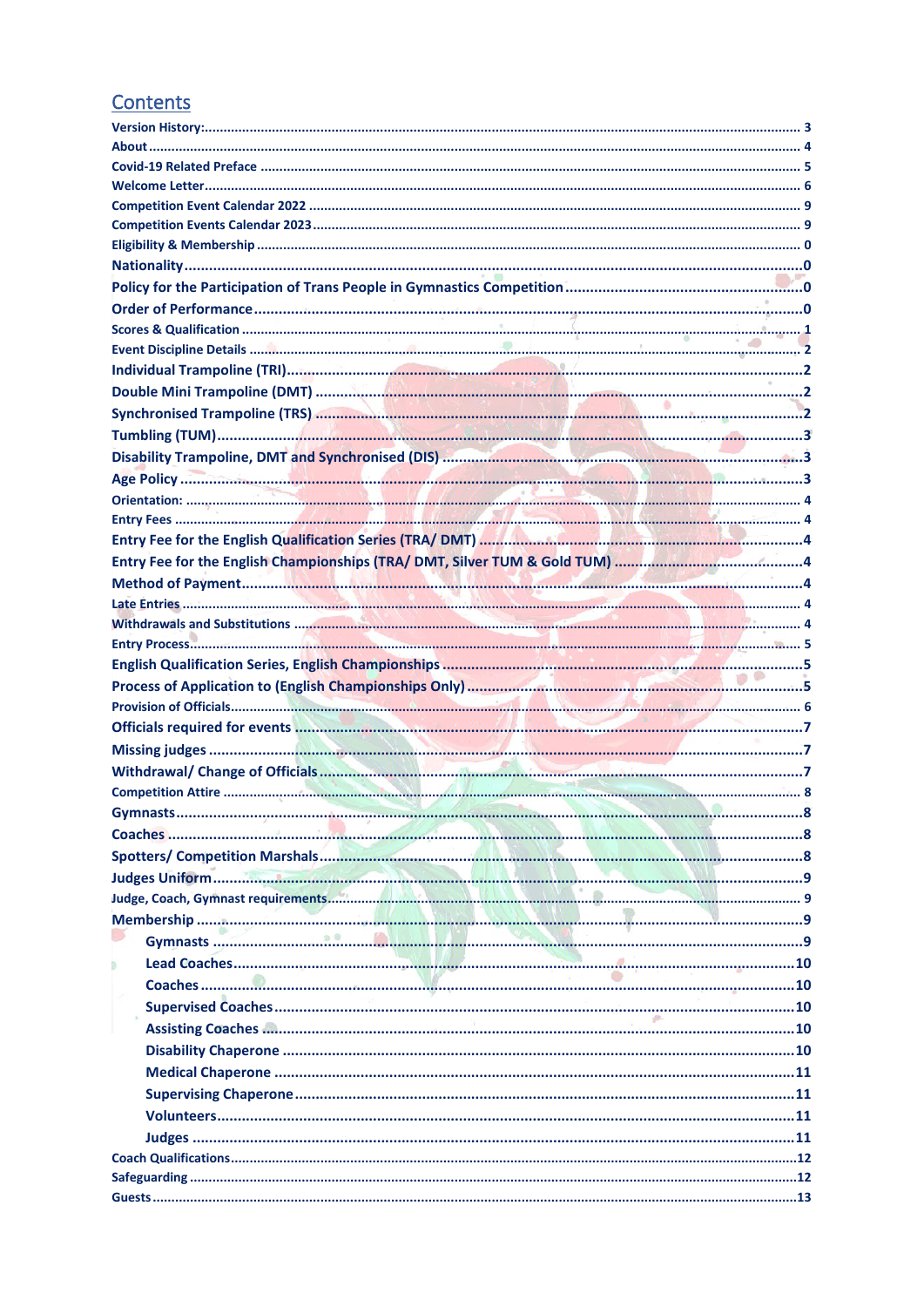| Complaints and grievances <b>Manual Complaints and grievances</b> 19 |  |
|----------------------------------------------------------------------|--|
|                                                                      |  |
|                                                                      |  |
|                                                                      |  |
|                                                                      |  |
|                                                                      |  |
|                                                                      |  |
|                                                                      |  |
|                                                                      |  |
|                                                                      |  |
|                                                                      |  |
|                                                                      |  |
|                                                                      |  |
|                                                                      |  |



Y.

S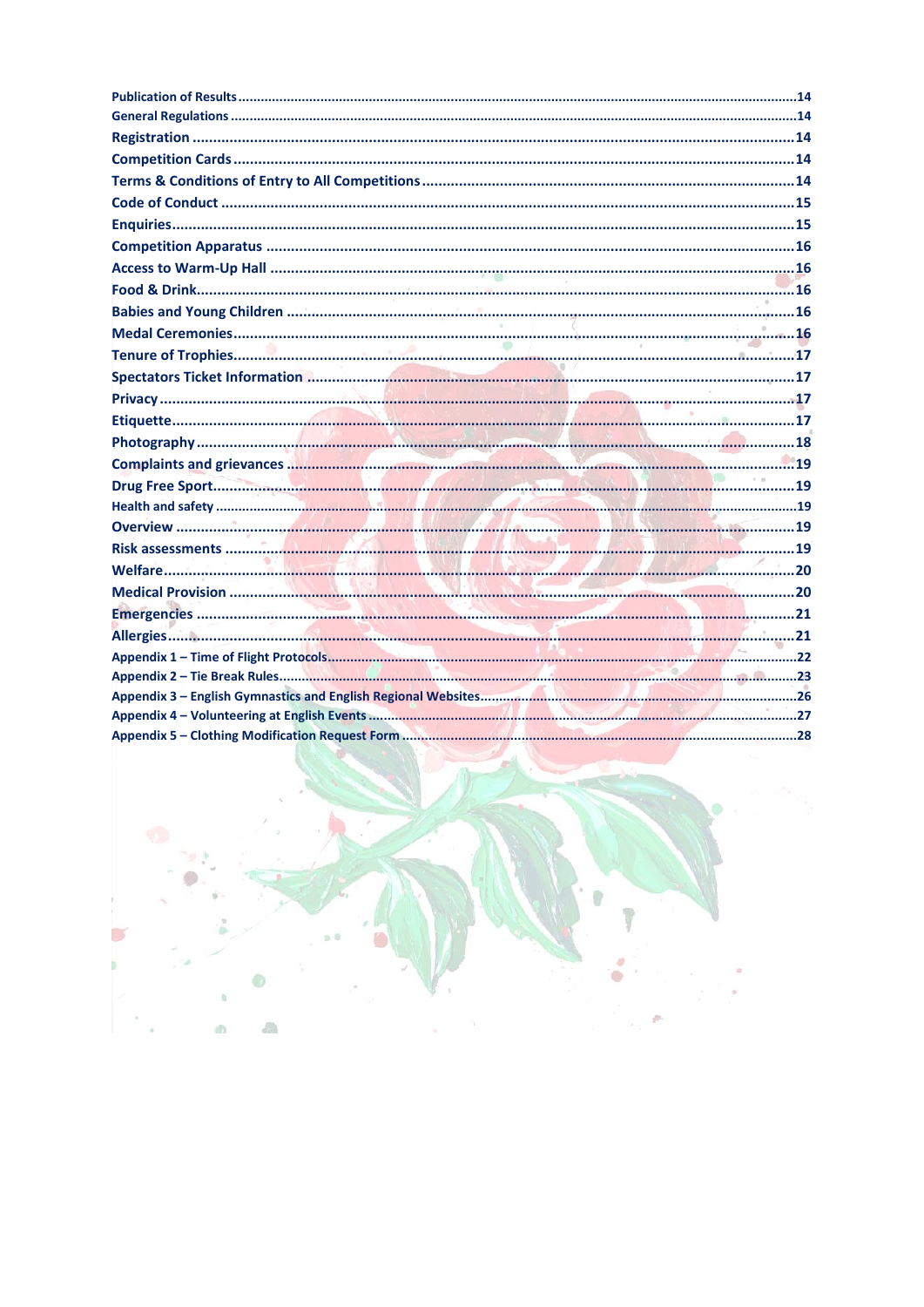### <span id="page-3-0"></span>**Version History:**

English Gymnastics reserves the right to make amendments to this handbook.

Notification of a change to the handbook will be communicated through the **EGA Gymnastics** [Website.](http://www.englishgymnastics.org.uk/) All updated versions will be made available to download at the time of change.

All versions will be listed on this page, regarding amendments made:

Version 5.0

| <b>Title</b>                          | <b>Amendment</b>                                                                   | Page range |
|---------------------------------------|------------------------------------------------------------------------------------|------------|
| Whole document                        | Content change to whole document, removal<br>of routine criteria to a new document | All        |
| Judge, Coach, Gymnast<br>requirements | Update judge requirements                                                          | 9          |
| <b>Qualification &amp; scores</b>     | <b>Update Qualification numbers to</b><br>championships                            |            |

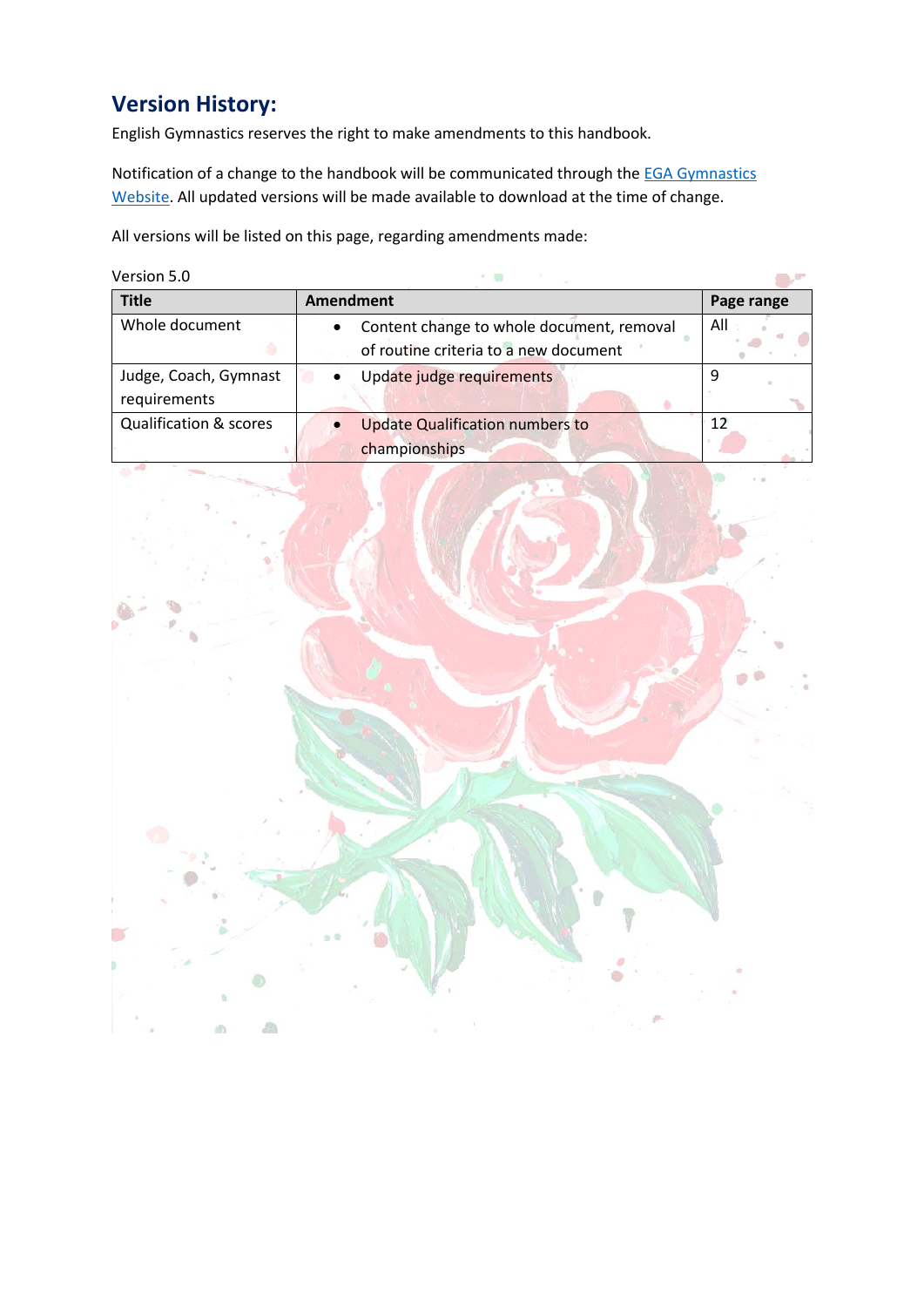### <span id="page-4-0"></span>**About**

### **English Gymnastics**

The English Gymnastics Association Limited (EGA) was originally formed in 1982 by the 10 English Regions, to ensure that England was represented in the Commonwealth Games and other International events. English Gymnastics is recognised by Commonwealth Games England and the Commonwealth Gymnastics Federation. We have also been instrumental in ensuring that English Championships now enjoy a major event status in the British Gymnastics calendar.

The English Gymnastics Strategy aims to meet the following vision and core purpose:

- To unite and reflect the common purpose of the Regions
- To deliver and facilitate opportunities to develop and retain all involved in gymnastics

<span id="page-4-1"></span>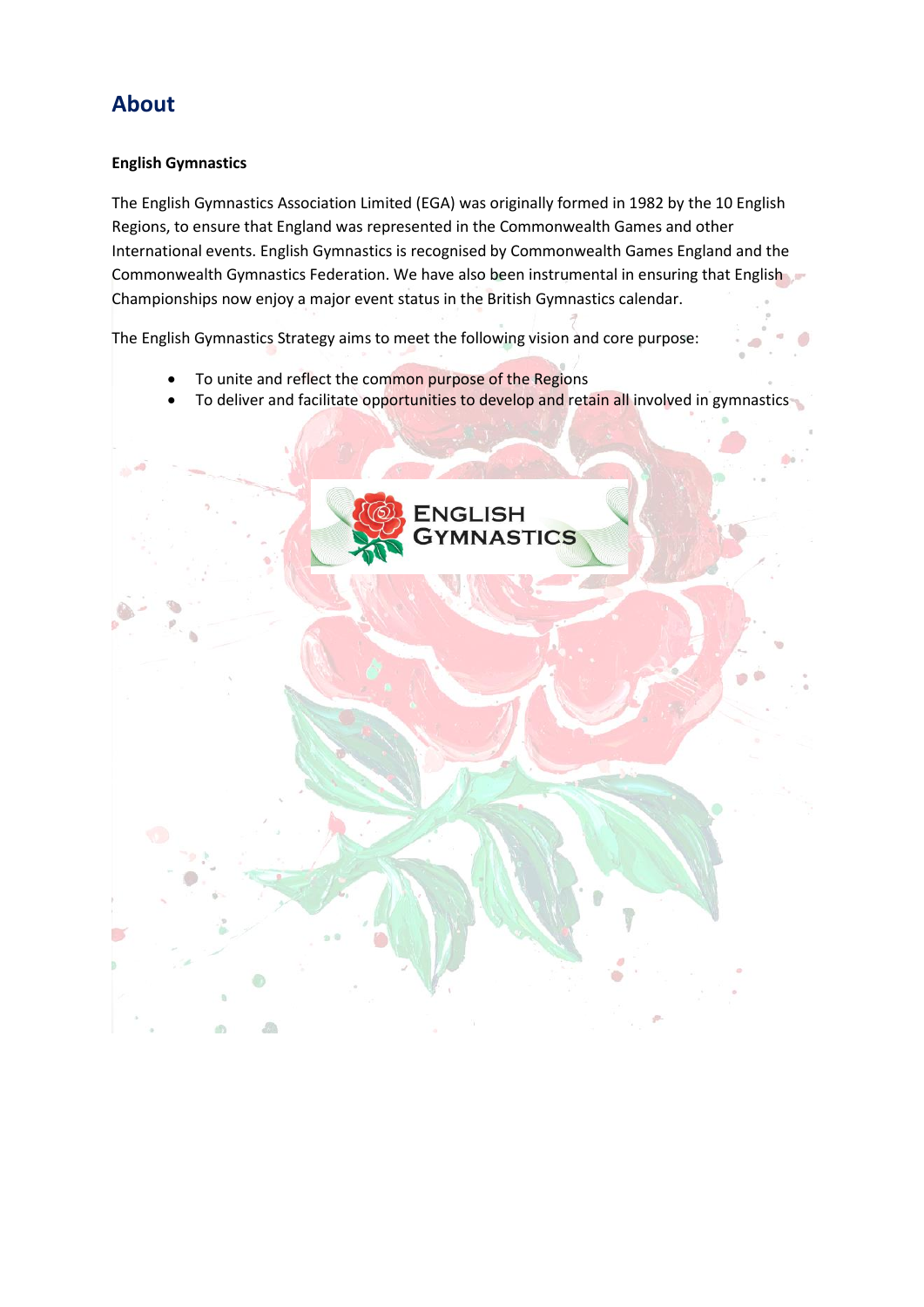### **Covid-19 Related Preface**

Covid-19 and the associated restrictions have had a huge impact upon all our lives and our communities. The implications have been clear in relation to English Gymnastics 2020 and 2021 events, where all planned activity in both years were cancelled.

However, with the vaccine roll-out continuing at pace, it is with greater hope that we look forward to re-starting our events programme in 2022.

Whilst our planning is progressing on the basis that social distancing, to all intents and purposes, has come to an end, we will be taking all reasonable steps to create a Covid-19 secure environment at events in line with current Government guidance.

This may require limiting capacity of both entries and spectators within event venues to ensure social distancing can be maintained, increased cleaning and hand hygiene provision and the implementation of personal protection equipment (where necessary).

It is important that everyone planning to attend an event understands that, although measures will be put in place to decrease the likelihood of transmission or contraction of Covid-19, the risk cannot be eliminated.

As such, there is an increased risk associated with attendance at an event and everyone must consider their own circumstances, which includes (but is not limited to) personal underlying health conditions (of themselves or someone within their household), when making an assessment about attending events.

It is also important that each individual understands the responsibilities they have to keep, not only themselves safe, but to work together to make sure we can create a safe environment for all – we really do need everyone's help!

We ask coaches to make the appropriate assessment of a gymnast's ability level and their readiness, both physically and mentally, to take part in future events, based on your own particular circumstances.

It is fully acknowledged that some flexibility and changes to the normal way events are staged will be necessary for the foreseeable future.

We are, therefore, extremely grateful for everyone's patience, understanding and co-operation in trying to regain some much-needed normality in these incredibly challenging times.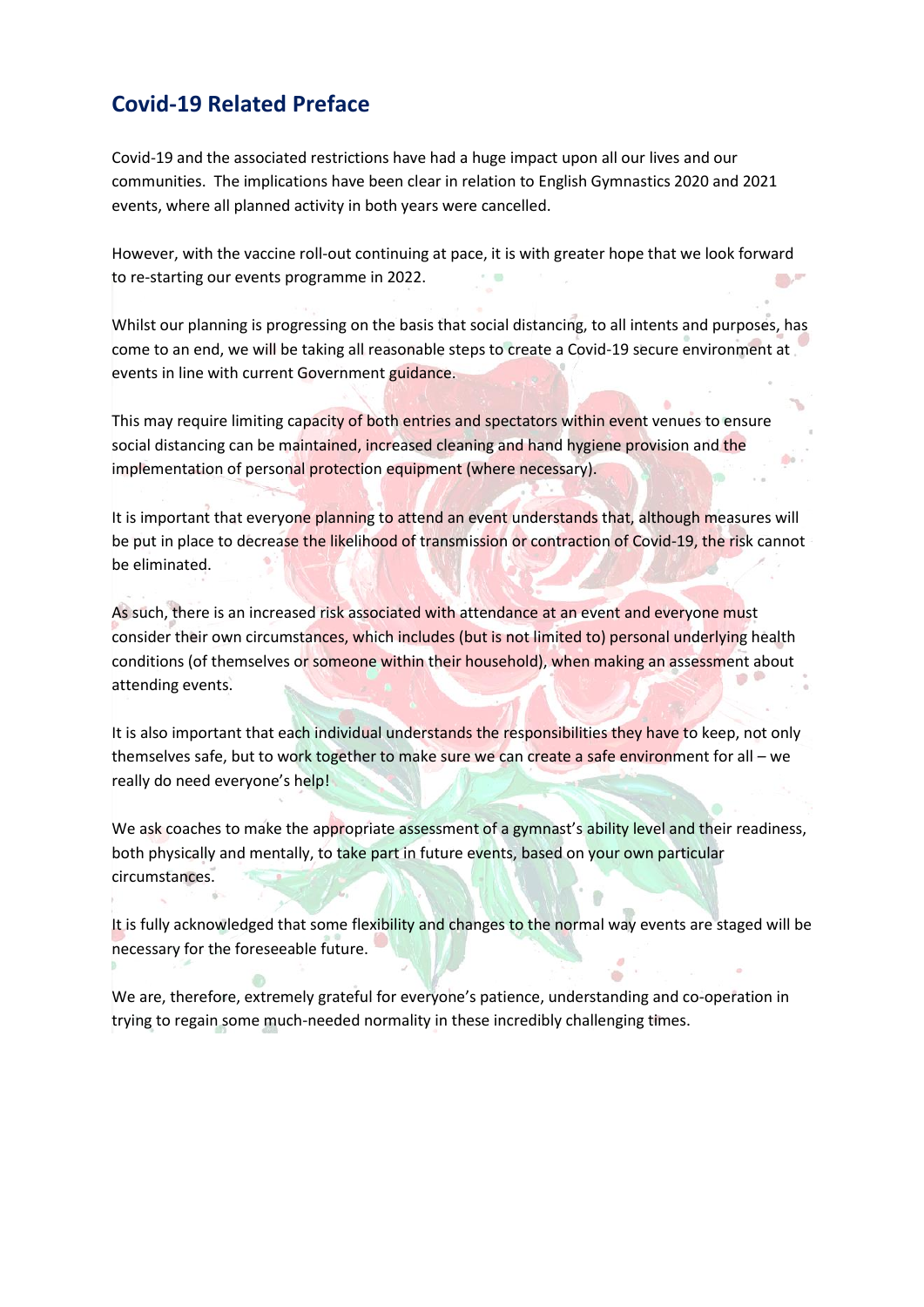### <span id="page-6-0"></span>**Welcome Letter**

Dear All

Welcome and thank you for reading the 2022 English Championship Series Competition Handbook. I apologise about the late publication of this year's Handbook, but we have had venue booking troubles. I am pleased to introduce to you to, the 'English Championships Series'. The competition that underpins the National Trampoline structure provided by British Gymnastics and is based on FIG rules. The competition is based on a two-tier competition structure named Silver and Gold.

The qualification process for the Silver and Gold will be made through two qualifying Events in 2022.

Qualification to English Championships can be made in both gold and silver levels. Qualification numbers vary in each discipline, which will be explained in more details further on in this document. The disciplines that you can compete within the English Championships are Trampoline Individual (TRI), Trampoline Synchronised (TRS), Disability Trampoline individual, synchronised and Double Mini Trampoline (DIS), Double Mini Trampoline (DMT) and Tumbling (TUM).

The qualification for Tumbling silver will be a little different due to the change in the British Gymnastics Regional Challenge Cup. Please carefully read the details of this event on Page 25. Gold will qualify through British Championship Spring Cup Series. Any Gymnast that has qualified to Tumbling British Championships will be invited to compete at the English Championship Gold.

You **cannot** qualify for British Championships through the English Championship Qualifying Series and vice versa (apart from Tumbling Gold)  $\mathbf{p}$  o

Changes have been made to the qualification criteria in 2022, so please make sure you read through the document to make sure you are aware of all the new criteria. We ask all coaches to please be mindful of the level you place your gymnast into. If your gymnast is good enough to compete at Gold, they should be entered into that level.

I would like to thank you for taking the time to read this Handbook and look forward to seeing you at the competitions in 2022.

Yours in Sport

Stephen Wood

 $\partial b$ 

 $\langle 0 \rangle$ 

**English Gymnastic Trampoline, Double Mini Trampoline and Tumbling Technical Chair**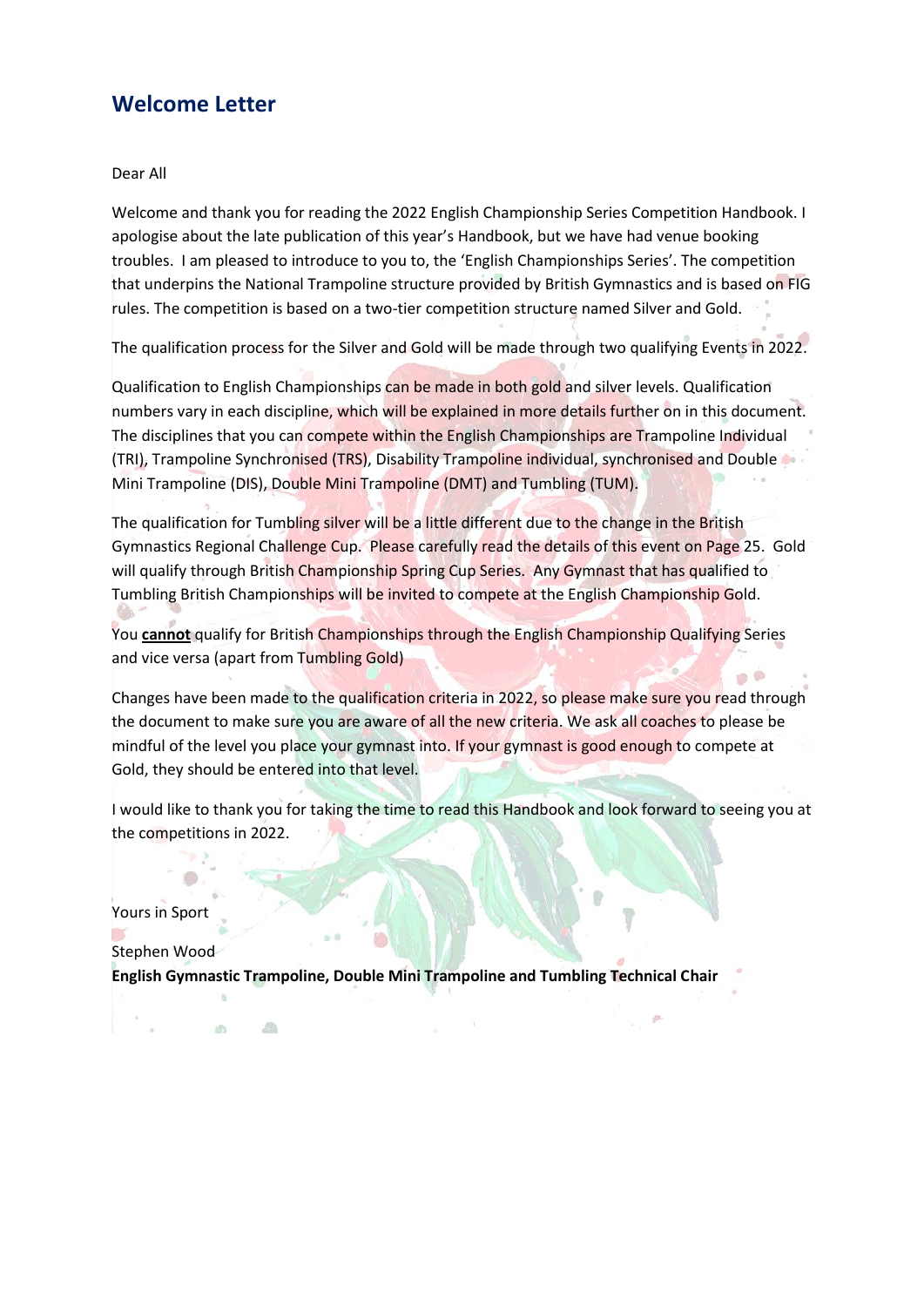### **Definition of Terms:**

**Championships** means any English Championships organised by the EGA.

**Code** means the Code of Points used for the competition, from which technical information and regulations are taken such as EGA, BG or FIG.

**DD** means Degree of Difficulty

**DIS** means Disability Individual, Synchronised Trampoline.

**DMT** means Double Mini Trampoline.

**EGA** means English Gymnastics Association.

**EGTTTC** means the English Gymnastic Trampoline and Tumbling Technical Committee of EGA.

**Event** means any National competition and Championships organised by the EGA.

**FIG** means Federation International de Gymnastique.

**Organiser(s)** means the EGTTTC Competition Organiser

**Supervising Coach(es)** are those coaches submitted in the online entry process and who are responsible for the gymnast(s) for the entire event. Any changes to the supervising coach(es) submitted on the [British Gymnastics Online Entry System \(GymNET\)](https://www.british-gymnastics.org/gymnet/) must be notified via email to [English Gymnastics Events,](mailto:engevents@englishgymnastics.org.uk) prior to the event and, in exceptional circumstances, if changes are required during the event, these must be notified to the Organisers.

**TRI** means Trampoline Individual. **TRS** means Trampoline Synchronised.

**TUM** means Tumbling.

**Unattached** means gymnasts who are not members of a British Gymnastics registered club but hold appropriate British Gymnastics membership.

**WAG** means World Age Group.

ab)

 $\partial\mathbb{R}$ 

Where no specific point is addressed in these Regulations, the current FIG Rules apply. However, the Technical Committee and its appointed officials reserve the right to define any Regulation conflict as is deemed appropriate to ensure a fair and equitable competition.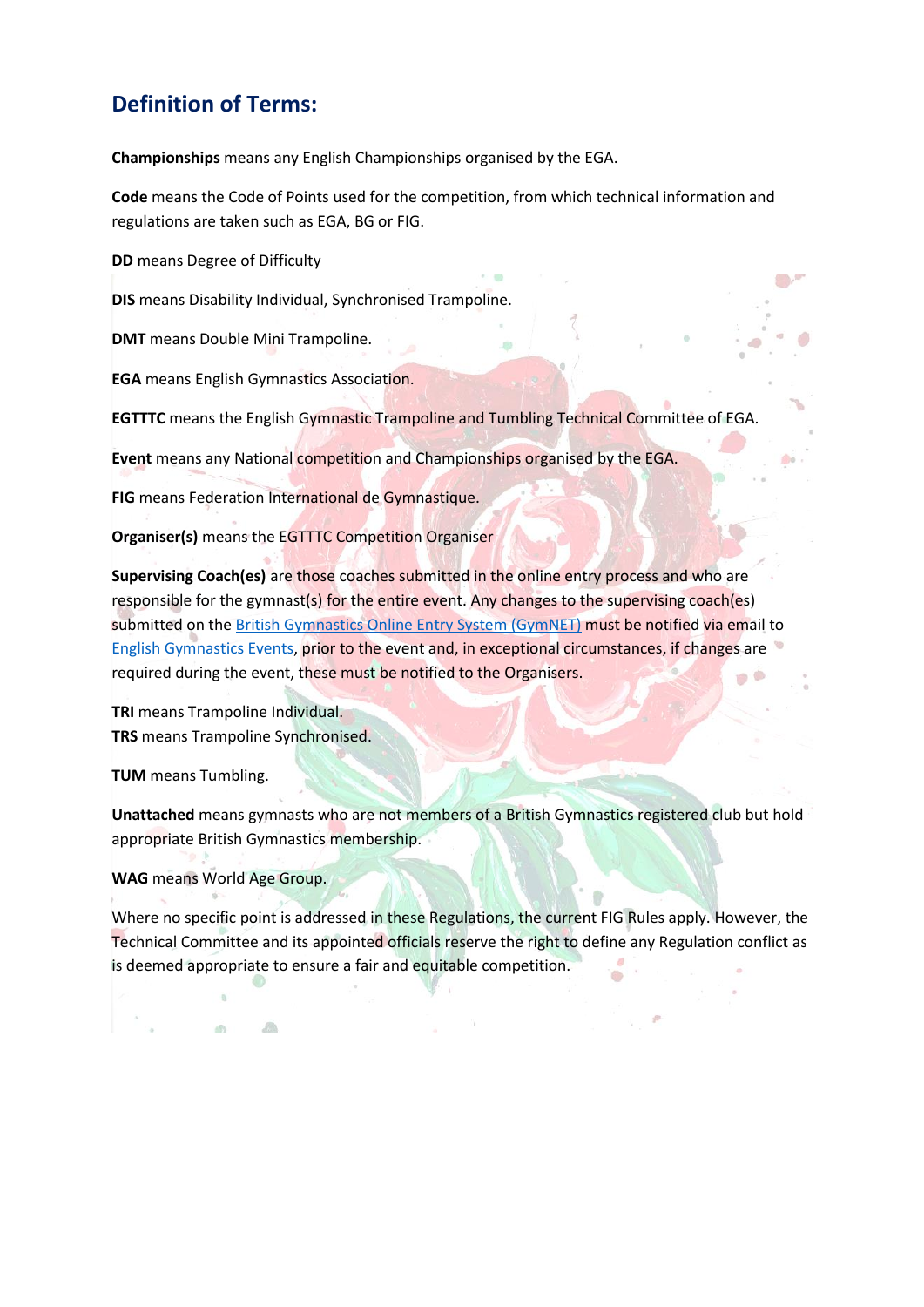### **Key Contacts**

### **English Gymnastics TRA, DMT & TUM Technical Committee:**

England Technical Chairman (ETC): Stephen Wood

England Judging Coordinator (TRA, DMT): Steve Sampson

England Judging Coordinator (TUM): Pat Briggs

England Competition Organiser: *Required*

England Competitions Tech (TRA & DMT): Dexter Millen

England Competition Organiser (TUM): Paddy Lavelle

England DMT Squad Manager: Jason Richardson

England Talent Officer (TRA/ DMT/ TUM): Kylie Walker

England TUM Squad Manager: Paddy Lavelle

**English Gymnastics Contact Details:** Chairman: Martin Laws

EGA Admin Manager: Jan Charlton

**British Gymnastics Contact Details:**

通

BG Customer Support (GymNET Entries etc.) Email: [customersupport@british-gymnastics.org](mailto:customersupport@british-gymnastics.org)

 $\sqrt{2}$ 

Email: [stephen.wood@englishgymnastics.org.uk](mailto:stephen.wood@englishgymnastics.org.uk)

Email: steve.sampson@englishgymnastics.org

Tel: 01634 855507 Email: [martin.laws@englishgymnastics.org.uk](mailto:martin.laws@englishgymnastics.org.uk)

Tel: 0345 1297129 Ext 2640 Email: jan.charlton@englishgymnastics.org.uk

EGA Event Enquiries **Email:** [engevents@englishgymnastics.org.uk](mailto:engevents@englishgymnastics.org.uk)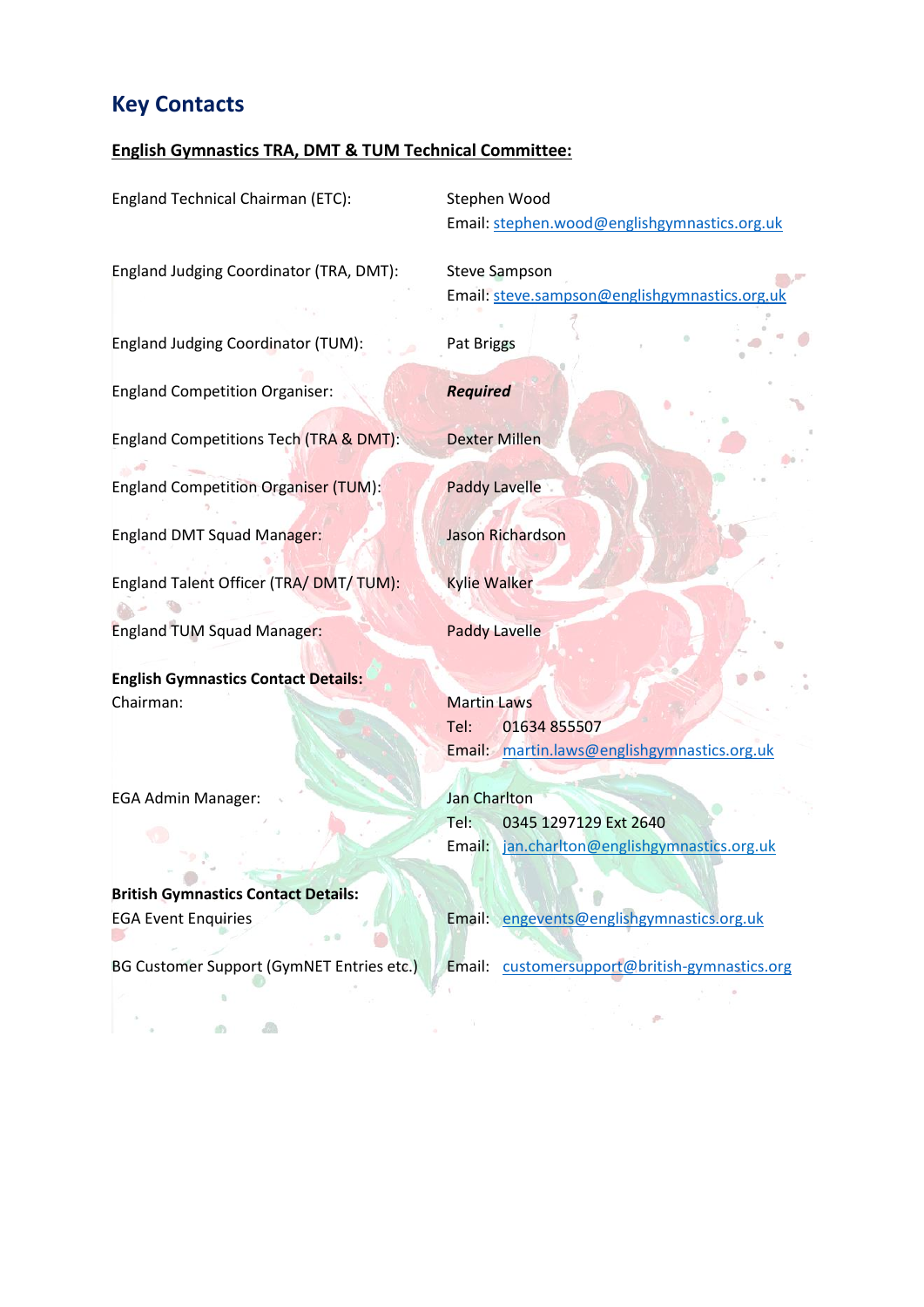### <span id="page-9-0"></span>**Competition Event Calendar 2022**

| <b>Series Dates and Venues 2022</b> |                                                                                             |  |
|-------------------------------------|---------------------------------------------------------------------------------------------|--|
| <b>Event Name:</b>                  | <b>English Qualification Series 1</b>                                                       |  |
| <b>Event Date:</b>                  | 23rd & 24th April 2022                                                                      |  |
| <b>Entry Opening Date:</b>          | 21 <sup>st</sup> February 2022                                                              |  |
| <b>Entry Closing Date:</b>          | Noon on the: 30 <sup>th</sup> March 2022                                                    |  |
| <b>Event Location:</b>              | <b>Telford International Centre</b>                                                         |  |
| Disciplines:                        | TRI, TRS, DMT and DIS                                                                       |  |
| Levels and age groups:              | Gold, Silver all age groups                                                                 |  |
| <b>Event Name:</b>                  | English Qualification Series 2 & Tumbling Silver Championships                              |  |
| Event Date:                         | 16 <sup>th</sup> & 17 <sup>th</sup> July 2022 (15 <sup>th</sup> only for Silver TUM Champs) |  |
| <b>Entry Opening Date:</b>          | 25 <sup>th</sup> April 2022                                                                 |  |
| <b>Entry Closing Date:</b>          | Noon on the: 9 <sup>th</sup> June 2022                                                      |  |
| <b>Event Location:</b>              | <b>Telford International Centre</b>                                                         |  |
| Disciplines:                        | TRI, TRS, DMT, DIS and TUM (Silver Only)                                                    |  |
| Levels and age groups:              | Gold, Silver all age groups<br>命。                                                           |  |
| <b>Event Name:</b>                  | <b>English Championships &amp; Tumbling Gold Championships</b>                              |  |
| <b>Event Date:</b>                  | 14 <sup>th,</sup> 15 <sup>th</sup> and 16 <sup>th</sup> October 2022                        |  |
| <b>Entry Opening Date:</b>          | 18 <sup>th</sup> July 2022                                                                  |  |
| 1 <sup>st</sup> Entry Closing Date: | Noon on the: 8 <sup>th</sup> September 2022                                                 |  |
| 2 <sup>nd</sup> Entry Closing Date: | Noon on the: 16 <sup>th</sup> September 2022                                                |  |
| <b>Event Location:</b>              | <b>Sheffield EIS</b>                                                                        |  |
| <b>Disciplines:</b>                 | TRI, TRS, DMT, DIS and TUM (Gold Only)                                                      |  |
| Levels and age groups:              | Gold, Silver all age groups                                                                 |  |

### <span id="page-9-1"></span>**Competition Events Calendar 2023**

## Series Dates and Venues 2023

| Event Name:                         | <b>English Qualification Series 1</b>                                    |
|-------------------------------------|--------------------------------------------------------------------------|
| <b>Event Date:</b>                  | 22nd, 23rd April 2023                                                    |
| <b>Entry Opening Date:</b>          | 20 <sup>th</sup> February 2023                                           |
| <b>Entry Closing Date:</b>          | Noon on the: 10 <sup>th</sup> March 2023                                 |
| <b>Event Location:</b>              | <b>Medway Park Gillingham</b>                                            |
| Disciplines:                        | TRI, TRS, DMT and DIS                                                    |
| Levels and age groups:              | Gold, Silver all age groups                                              |
| <b>Event Name:</b>                  | English Qualification Series 2 & Tumbling Silver Championships           |
| <b>Event Date</b>                   | 23rd, 24th and 25th June 2023 (23rd Only for Silver TUM Champs)          |
| <b>Entry Opening Date:</b>          | 31st March 2023                                                          |
| <b>Entry Closing Date:</b>          | Noon on the: 12 <sup>th</sup> May 2023                                   |
| <b>Event Location:</b>              | <b>Telford International Centre</b><br><b>Contract Contract Contract</b> |
| Disciplines:                        | TRI, TRS, DMT, DIS and TUM (Silver Only)                                 |
| Levels and age groups:              | TRA/DMT: Gold, Silver all age groups<br>÷.                               |
|                                     | TUM : Silver only all age groups                                         |
| <b>Event Name:</b>                  | <b>English Championships &amp; Tumbling Gold Championships</b>           |
| <b>Event Date:</b>                  | 13 <sup>th,</sup> 14 <sup>th</sup> and 15 <sup>th</sup> October 2023     |
| <b>Entry Opening Date:</b>          | 30 <sup>th</sup> June 2023                                               |
| 1 <sup>st</sup> Entry Closing Date: | Noon on the: 30 <sup>th</sup> March 2022                                 |
| 2 <sup>nd</sup> Entry Closing Date: | Noon on the: 8 <sup>th</sup> September 2023                              |
| <b>Event Location:</b>              | Sheffield EIS                                                            |
| <b>Disciplines:</b>                 | TRI, TRS, DMT, DIS and TUM (Gold Only)                                   |
| Levels and age groups:              | TRA/DMT: Gold, Silver all age groups                                     |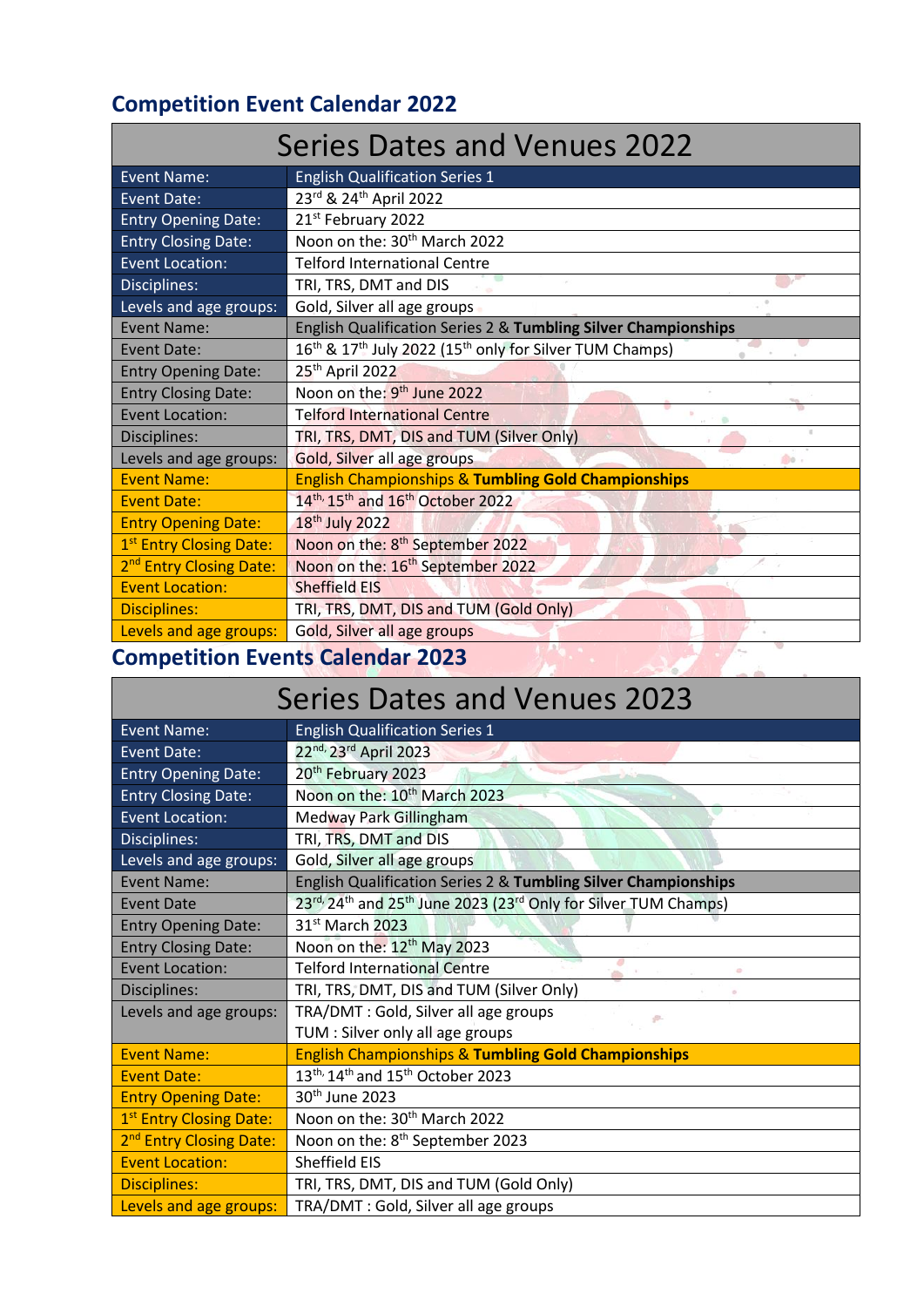<span id="page-10-0"></span>![](_page_10_Picture_1.jpeg)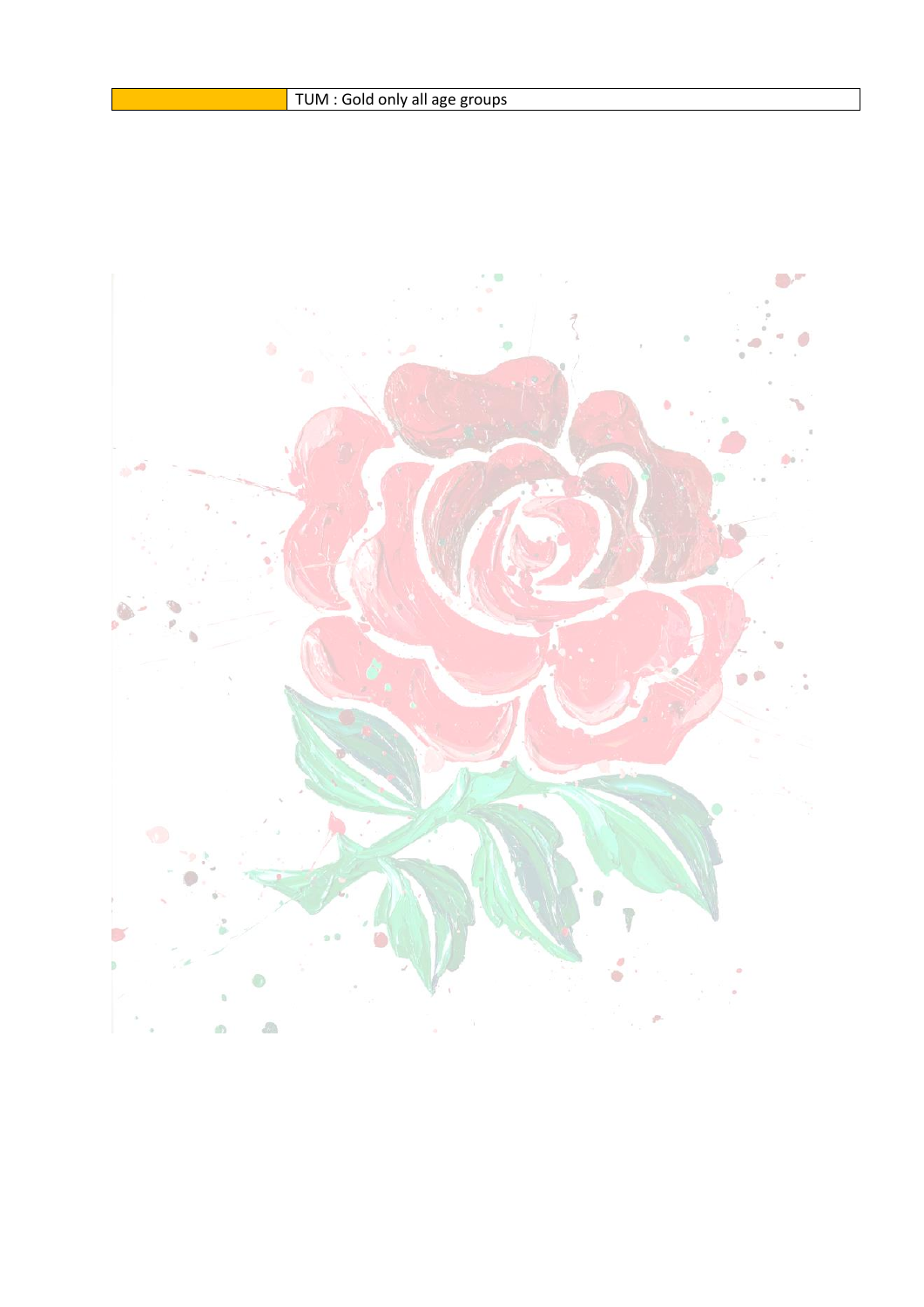### <span id="page-11-0"></span>**Eligibility & Membership**

This is open to all British Gymnastics registered clubs, **who must be affiliated to their respective English region**. All persons attending English Gymnastics events in an official capacity, whether as a gymnast, coach, judge or official, are required to hold current British Gymnastics membership in line with the level of competition entered and/or qualifications held i.e., Complimentary, Silver, Gold, Joint Gold, or Life Membership of British Gymnastics.  $\mathbb{R}^n$ 

### <span id="page-11-1"></span>**Nationality**

- Participants in all English Gymnastics events are subject to the requirements of Membership, Club/ Regional Registration, and other conditions of entry.
- Participants must be a British Citizen, holding a British Passport (or be in the process of obtaining British Citizenship and/ or Passport) **and** have lived in England for a period exceeding 36 months. The mother, father or a grandparent of a Gymnast must have been born in England.
- Participants must not be a member of a Squad of any other Commonwealth country or previously represented another Commonwealth country, unless the consents required by [Byelaw 17\(3\) of the Constitutional Documents of the Commonwealth Games Federation \(CGF\)](https://thecgf.com/sites/default/files/2018-03/constitution.pdf) have been obtained.
- If a participant does not meet any of the above Criteria, but nevertheless wishes to be considered for entry, the participant may petition the English Gymnastics Approval Panel in writing, via email to the [English Gymnastics Events](mailto:engevents@englishgymnastics.org.uk). The Approval Panel's decision in this regard shall be final. The Approval Panel shall be consisted of the Chairman and Vice Chairman of English Gymnastics, together with the individual Chairperson, in England, of the specific Gymnastics discipline within which the participant is seeking to compete. The Panel's decision in this regard shall be final. Decisions on these matters are not open to appeal.
- Disclosure: It is the responsibility of the person making the Competition Entry to ensure that all gymnasts have their Nationality declared within the GymNET Online Entry portal or as soon as possible via email to th[e English Gymnastics Events.](mailto:engevents@englishgymnastics.org.uk)

### <span id="page-11-2"></span>**Policy for the Participation of Trans People in Gymnastics Competition**

For information on trans people in gymnastics competition, please refer to the [Club Hub -](https://clubhub-resources.british-gymnastics.org/lessons/policy-on-the-participation-of-trans-people-in-gymnastics-competition-v2-2/) Resources.

### <span id="page-11-3"></span>**Order of Performance**

The order of performance will only be confirmed once all entries have been received. All start lists and timetables will be published on th[e British Gymnastics Find an Event](https://www.british-gymnastics.org/find-an-event) and the [EGA Website](http://www.englishgymnastics.org.uk/) alongside the official's lists.

The order or performance will also be emailed to all participating clubs at least **one week before the first day** of the competition.

The competition organisers reserve the right to:

- Adjust the timing of the events across the competition weekend if required.
- Run up to one hour ahead of schedule.
- Make changes/ alterations to the groupings and panels to enable the competition to run on time and smoothly.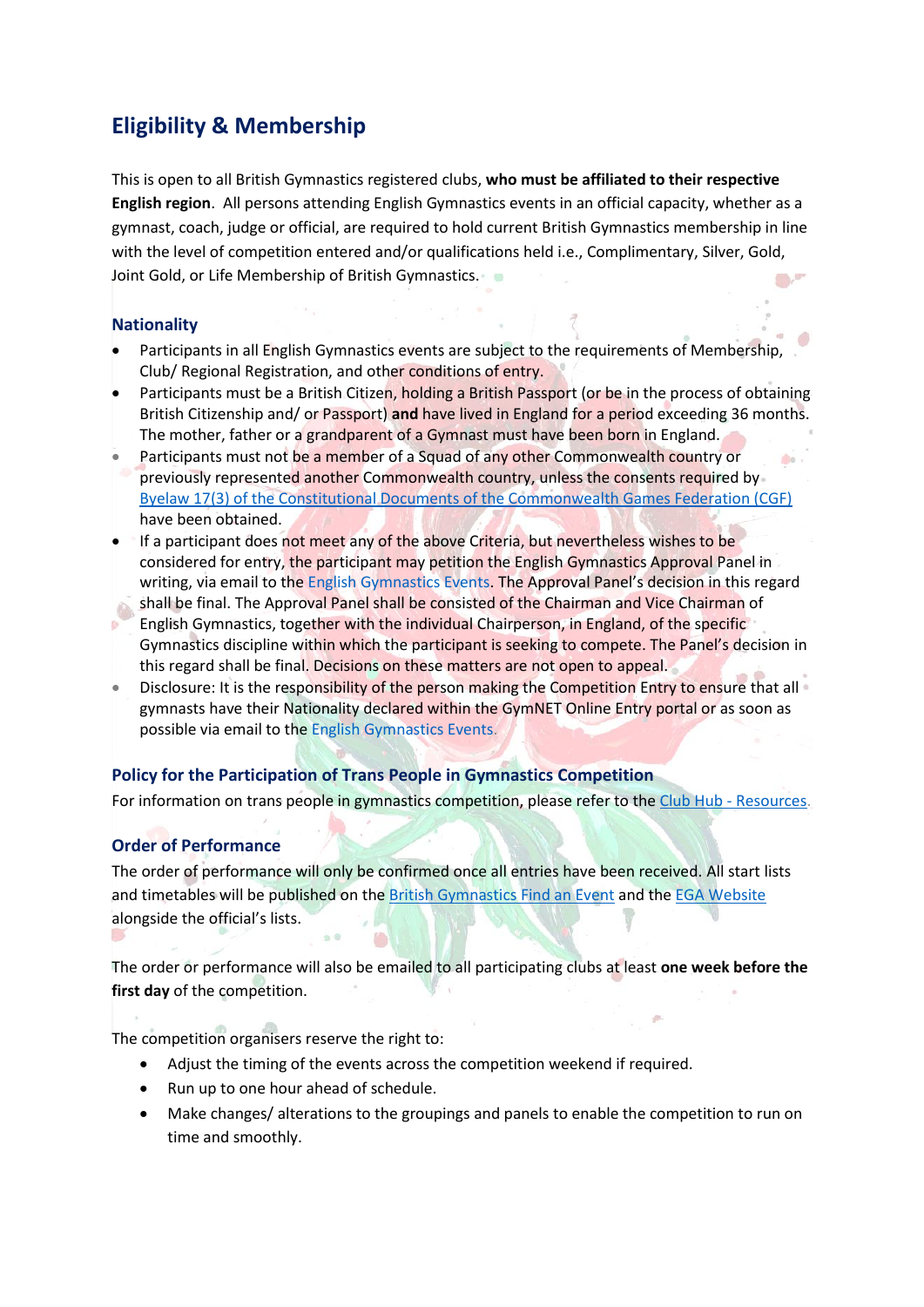To maintain a smooth and timely running of the event, or where the safety, security and good performance of the gymnasts is a concern, the ETC reserves the right to alter the grouping of gymnasts and/ or running order of gymnast.

**Qualification events** – wherever possible:

- Silver level events will be held on the first day of competition (Saturday).
- Gold level events in all disciplines will be, wherever possible, held on the second day (Sunday).

**Silver Tumbling Championships (TUM)** will be held at the 2<sup>nd</sup> English Event. More details found in Section 5 – Tumbling.

**The English Championships** consist of Silver & Gold events for TRI, TRS, DMT, and DIS. TUM is Gold only at this event. The order of competition will be Silver events (qualification and Finals) on the Saturday of the Championships, Gold events (qualification and Finals) on the Sunday.

**Home Nations** – This will be released within a separate document.

### <span id="page-12-0"></span>**Scores & Qualification**

Gymnasts must complete the minimum requirements set out in this document to qualify to be ranked for the chance to compete at the English Championships. Gymnasts must execute the required Exercises in the same competition to be eligible to compete at the English Championships.

These scores will be ranked; the qualifiers can confirm their place by looking through the official list that will be placed on the English Gymnastics Website after the qualification round. The list will be available by the 29<sup>th</sup> of July 2022.

Gymnasts may change levels between the two qualification events; however, they will relinquish their result and score from the previous competition. If they fail to gain qualification at the second event, they will not be able to use their previous result to qualify for the English Championships. Ranking will be determined based on the criteria stated below in the following order:

| Criteria 1: | Gymnasts must meet the requirements on Nationality set out in                       |  |
|-------------|-------------------------------------------------------------------------------------|--|
|             | Section 2 - Eligibility & Membership.                                               |  |
| Criteria 2: | To be eligible to compete at the English Championships, a gymnast must have         |  |
|             | competed in at least one or both English Qualification Series and be ranked in the  |  |
|             | top group as stated in the criteria above.                                          |  |
| Criteria 3: | Gymnasts who take part in the English Qualification Series are only eligible to be  |  |
|             | ranked for qualification for the English Championships provided criteria 1 is met.  |  |
| Criteria 4: | Gymnasts must meet all the minimum routine/ pass criteria which are set out later   |  |
|             | in this document, to be eligible to qualify through to the English Championships.   |  |
| Criteria 5: | The organising Committee reserves the right to invite gymnasts if requested by      |  |
|             | England/ GBR and it is in the best interest of the sport. If agreed, these gymnasts |  |
|             | will only be allowed to Guest (see Guest section for criteria).                     |  |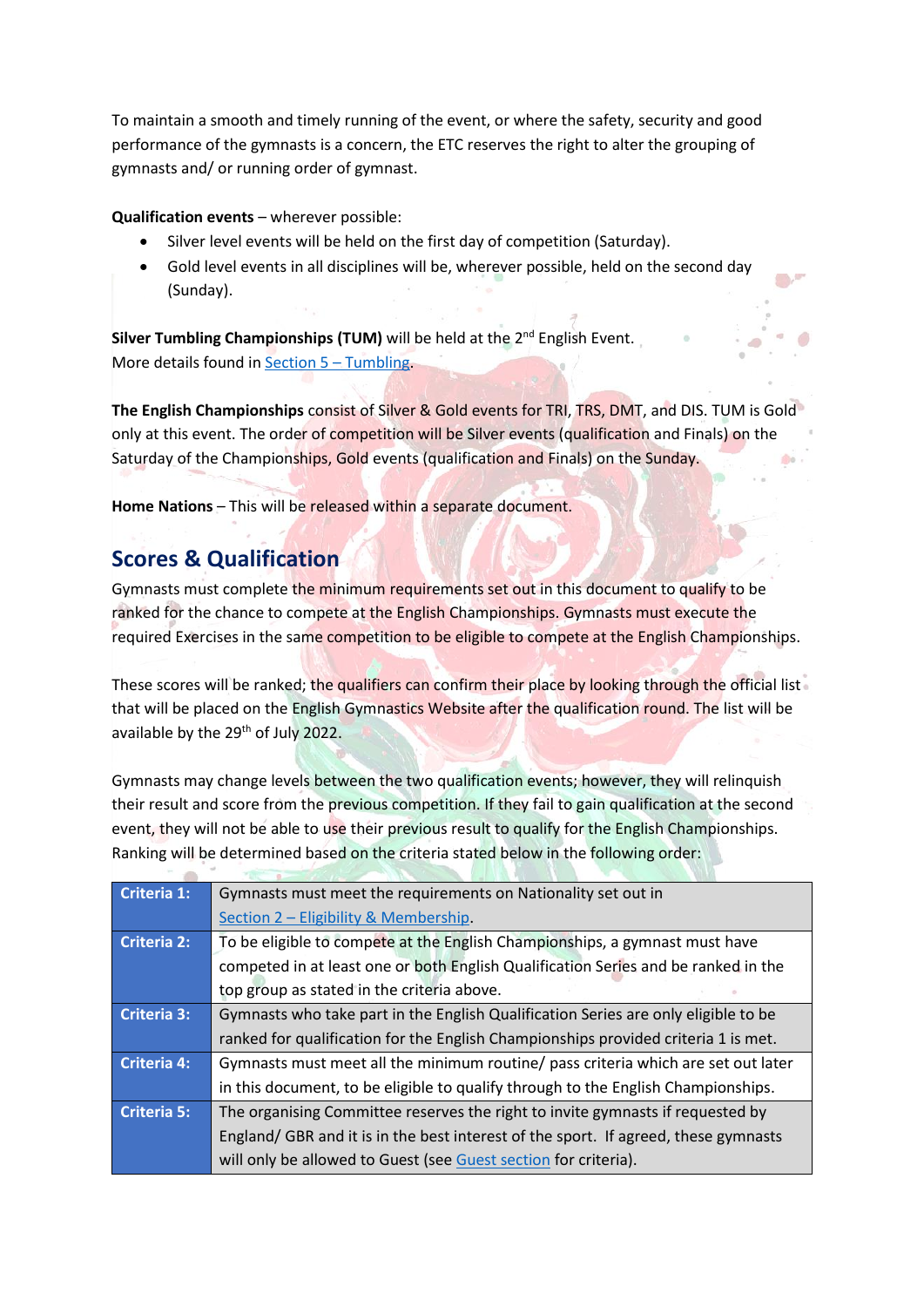### <span id="page-13-0"></span>**Event Discipline Details**

The English Championship Series includes the following disciplines each with **specified places available per group**, **per gender** for the qualification ranking:

|                                |            |                                     | Number of places available:                   |
|--------------------------------|------------|-------------------------------------|-----------------------------------------------|
| <b>Discipline</b>              | Acronym    | <b>Mainstream</b>                   | <b>Disability: TRI, TRS and</b><br><b>DMT</b> |
| Trampoline Individual          | TRI        | 16                                  | 16                                            |
| <b>Trampoline Synchronised</b> | <b>TRS</b> | 10                                  | 10                                            |
| Double Mini Trampoline         | <b>DMT</b> | 16                                  | 12                                            |
| Tumbling*                      | <b>TUM</b> | See Tumbling section for<br>details | N/A                                           |

\* The TUM event takes place at Championship events only

### <span id="page-13-1"></span>**Individual Trampoline (TRI)**

All TRI and DIS English Qualification Series will consist of the qualification rounds only. There will be no Finals at the qualification series. Ranking will be based on the highest scores after the qualification rounds. Gymnasts must complete both exercises in the qualification round to be eligible to qualify for the English Championships.

At the English Championships, ALL Finals will be zero Finals.

### <span id="page-13-2"></span>**Double Mini Trampoline (DMT)**

All DMT English Qualification Series will consist of Qualification round 1, consisting of 2 exercises with NO repetition of elements allowed in either exercise scores will be accumulative. Final 1 is for the top 8 competitors from qualification, this round will be scored from Zero. Final 1 will consist of 1 exercise, with no repetition of elements from the qualification round being performed in the same Zone.

Final 2 is for the top 4 competitors from Final 1 and will be scored from Zero. Final 2 will consist of 1 exercise of your choice, as long as in meets the minimum difficulty requirements. (In the qualification series if there is 8 or less in the group Final 2 will not take place).

Gymnast must complete both exercises in the qualification round, within a single competition to be eligible for the English Championships.

### <span id="page-13-3"></span>**Synchronised Trampoline (TRS)**

All TRS English Qualification events will consist of a qualification round only. There will be no Finals at the English Qualifiers or the English Championships.

Ranking will be based on highest score over the two competitions. Gymnasts must complete both routines in the qualification round to be eligible to qualify for the English Championships.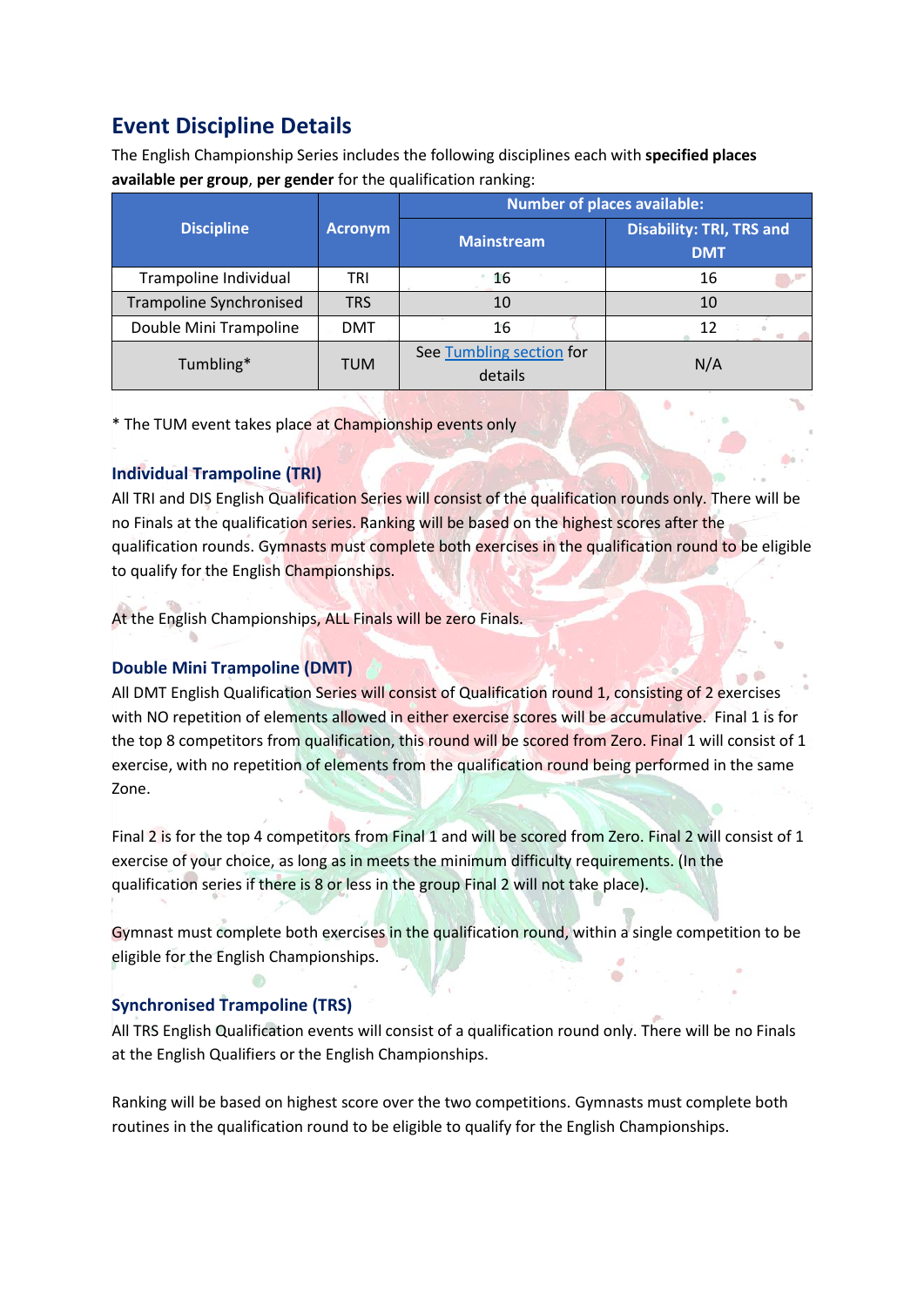### <span id="page-14-0"></span>**Tumbling (TUM)**

There are no Qualification for Tumbling at the English qualification series. Silver qualification will be taken from Regional qualification competitions. Gold levels will qualify through the spring series events. See Tumbling section of the 'Routine Criteria Handbook'.

### <span id="page-14-1"></span>**Disability Trampoline, DMT and Synchronised (DIS)**

See separate document 'English Disabilities Competition Handbook'.

### <span id="page-14-2"></span>**Age Policy**

For entry to all age dependent categories, a gymnast's age will be taken as the age reached in the year of the competition.

The minimum age (within the year of competition) for entry to English Gymnastics' events is:

- 9 into the Silver competition
- 11 into the Gold competition.

| <b>Year Born Eligibility for competitions 2022</b> |                         |  |  |
|----------------------------------------------------|-------------------------|--|--|
| 9 - 10 Years (Silver Only)                         | Born 2013 - 2012        |  |  |
| 11 - 12 years                                      | Born 2011 - 2010        |  |  |
| 13 - 14 years                                      | Born 2009 - 2008        |  |  |
| 15 - 16 years                                      | Born 2007 - 2006        |  |  |
| $17 +$                                             | <b>Born before 2005</b> |  |  |
| <b>Masters Series</b>                              |                         |  |  |
| <b>Youth</b>                                       | Born 2011 - 2010        |  |  |
| <b>Junior</b>                                      | Born 2009 - 2006        |  |  |
| <b>Senior</b>                                      | <b>Born before 2006</b> |  |  |
|                                                    |                         |  |  |

#### **Notes:**

- Gymnasts **can compete in both** their **Age Group** and in the **Masters' Series**, as long as they can meet the criteria.
- Routine Criteria can be found in the 'Routine Criteria Handbook'.
- Updates to age grouping for 2022:
	- $\check{9}$  10 age group has been removed from gold competitions.
	- $\checkmark$  The Masters Series Youth has been created to cater for just 11 12 age group.
	- $\checkmark$  Age groups 13 14 and 15 16 years will remain as a separate Age Group within the Gold categories. You are allowed to enter both age group and masters series.
	- $\checkmark$  If you are in Age Group 15 16 years and wish to safely challenge yourself, you can opt to enter the Senior Masters Series OR remain within the Junior Series. This is down to coach and gymnasts' joint discretion. *This is the only age group with this option.*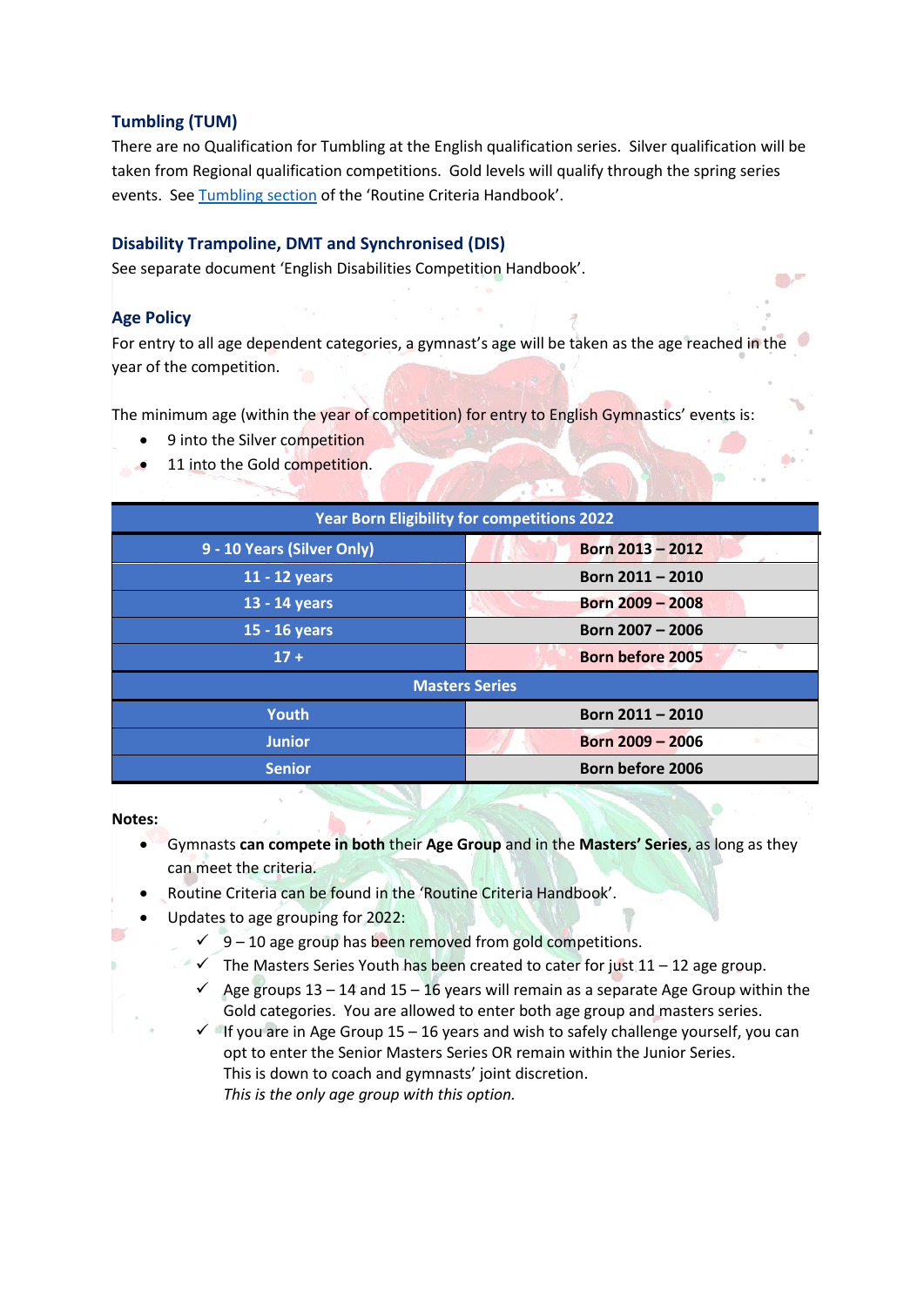### <span id="page-15-0"></span>**Orientation:**

Orientation sessions will ONLY be held at the English Championships. The orientation sessions will be held on the Friday and Saturday nights for gymnasts competing on the following day i.e., Friday night for gymnasts competing on the Saturday only and Saturday night for gymnasts competing on the Sunday.

### <span id="page-15-1"></span>**Entry Fees**

### <span id="page-15-2"></span>**Entry Fee for the English Qualification Series (TRA/ DMT)**

| Entry into 1 individual discipline  | £45   |
|-------------------------------------|-------|
| Entry into 2 individual disciplines | ' £55 |
| Entry into 3 individual disciplines | £65   |

### <span id="page-15-3"></span>**Entry Fee for the English Championships (TRA/ DMT, Silver TUM & Gold TUM)**

| Entry into 1 individual discipline  | £55 |
|-------------------------------------|-----|
| Entry into 2 individual disciplines | £65 |
| Entry into 3 individual disciplines | £75 |

### <span id="page-15-4"></span>**Method of Payment**

Payment can **ONLY** be made by **Debit/ Credit Card** – British Gymnastics will reject payment made by any other method (i.e., cheque or BACS). Payments are required at the same time as the entry is submitted. **Entry fees are non-refundable after the closing date.**

p é

Entries are made via the [British Gymnastics Online Entry System \(GymNET\).](https://www.british-gymnastics.org/gymnet/)

### <span id="page-15-5"></span>**Late Entries**

Late entries will only be considered in exceptional circumstances.

In the unlikely event of a late entry being accepted, payment of twice the normal entry fee stated for the competition (up to a maximum late entry fine of £500, not including the original entry fee) will be required for Individuals.

Applications will normally only be considered up to seven (7) days after the closing date.

Late entries must be made via email to [English Gymnastics Events,](mailto:engevents@englishgymnastics.org.uk) and will then be referred to the Organiser for consideration. The Organiser will have absolute discretion whether to accept a late entry.  $\sqrt{m}$ 

### <span id="page-15-6"></span>**Withdrawals and Substitutions**

Amendments to an entry before the closing date will not incur a penalty and in the case of withdrawals, the entry fee will be refunded (minus a 3% admin charge). **Entry fees are non-refundable after the closing date.**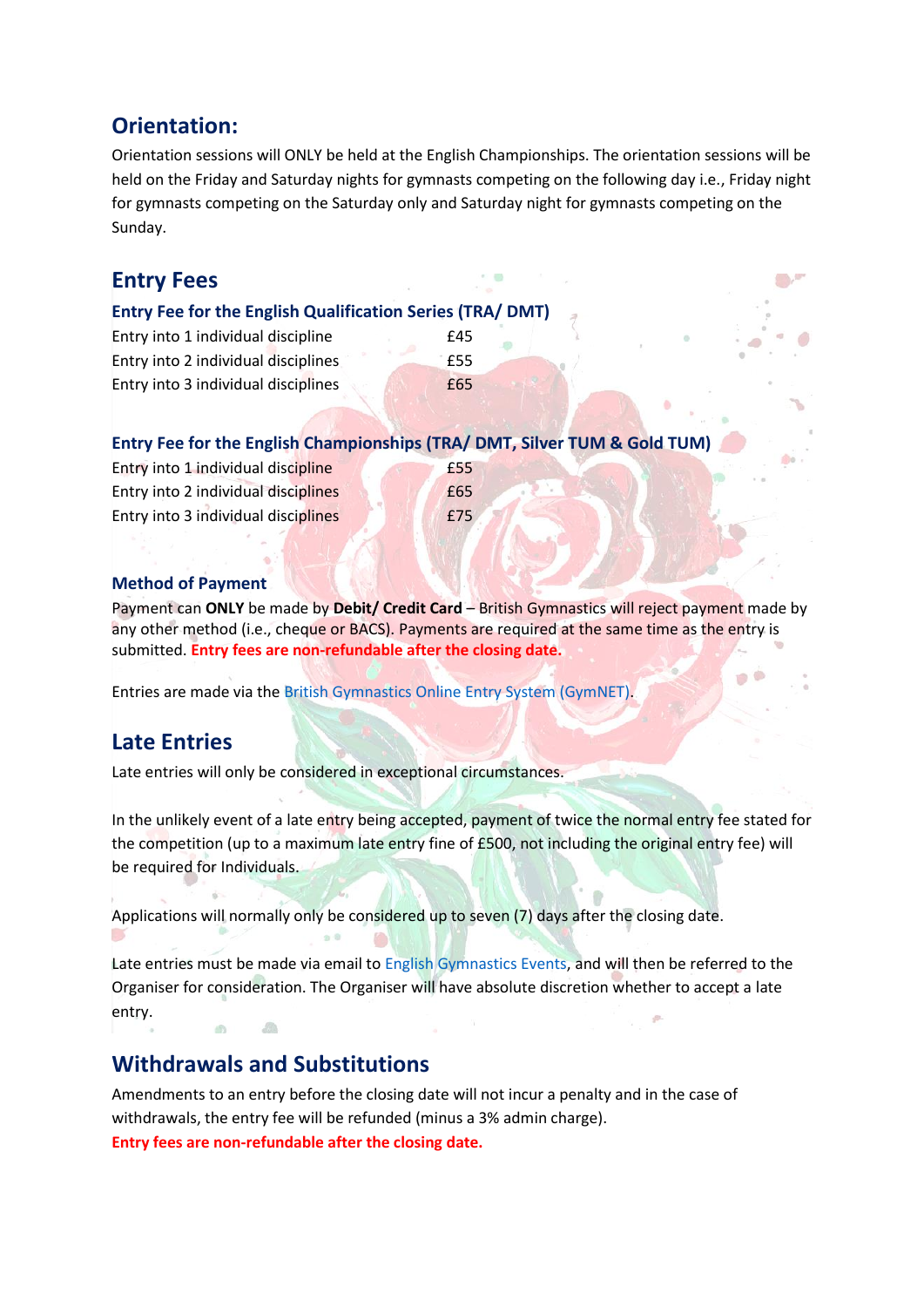Where it is necessary to substitute a coach, the club must inform th[e English Gymnastics Events](mailto:engevents@englishgymnastics.org.uk) so that the coach can be checked for membership, awards, and safeguarding before they can be accredited for the event.

Where, through unforeseen circumstances, this is not possible or, where information has not previously been supplied, the substitute(s) must inform the Organiser immediately on arrival at the venue and produce their coaching award certificate, current British Gymnastics membership and current British Gymnastics specific DBS and Safeguarding certificates, otherwise they will be unable to access the competition floor.

### <span id="page-16-0"></span>**Entry Process**

 $\mathbb{R}$ 

<span id="page-16-1"></span>**English Qualification Series, English Championships** Entry to the English events is completed via the [British Gymnastics Online Entry System \(GymNET\).](https://www.british-gymnastics.org/gymnet/)

Complete instructions for adding an entry via the GymNET Online Entry Portal are available to download from the [British Gymnastics](https://www.british-gymnastics.org/docman/regions-and-home-countries/england/news-1/4621-on-line-entry-system-guidance-notes/file) Website.

All entries must be fully submitted electronically by the stipulated closing date/ time.

Queries relating to the process, to initially be directed via email to [English Gymnastics Events.](mailto:engevents@englishgymnastics.org.uk)

### <span id="page-16-2"></span>**Process of Application to (English Championships Only)**

All those gymnasts that qualified by achieving the minimum criteria laid out within this document will be ranked with the highest score, received at a single qualifying event at the English Qualification Series.

On 29th July 2022, an invitation list will be published on the English Gymnastic Website for the clubs to see who has qualified for the Championships.

It will be the **responsibility of the club to confirm Acceptance to Compete** by the 1<sup>st</sup> closing date: 2<sup>nd</sup> September 2022.

This is to give the competition organisers time to fill any spaces that have not been accepted. Anyone not confirming Acceptance by this date, will have their place given to the next highest score in the ranking list,  $(2^{nd}$  closing date is  $16<sup>th</sup>$  September 2022).

a)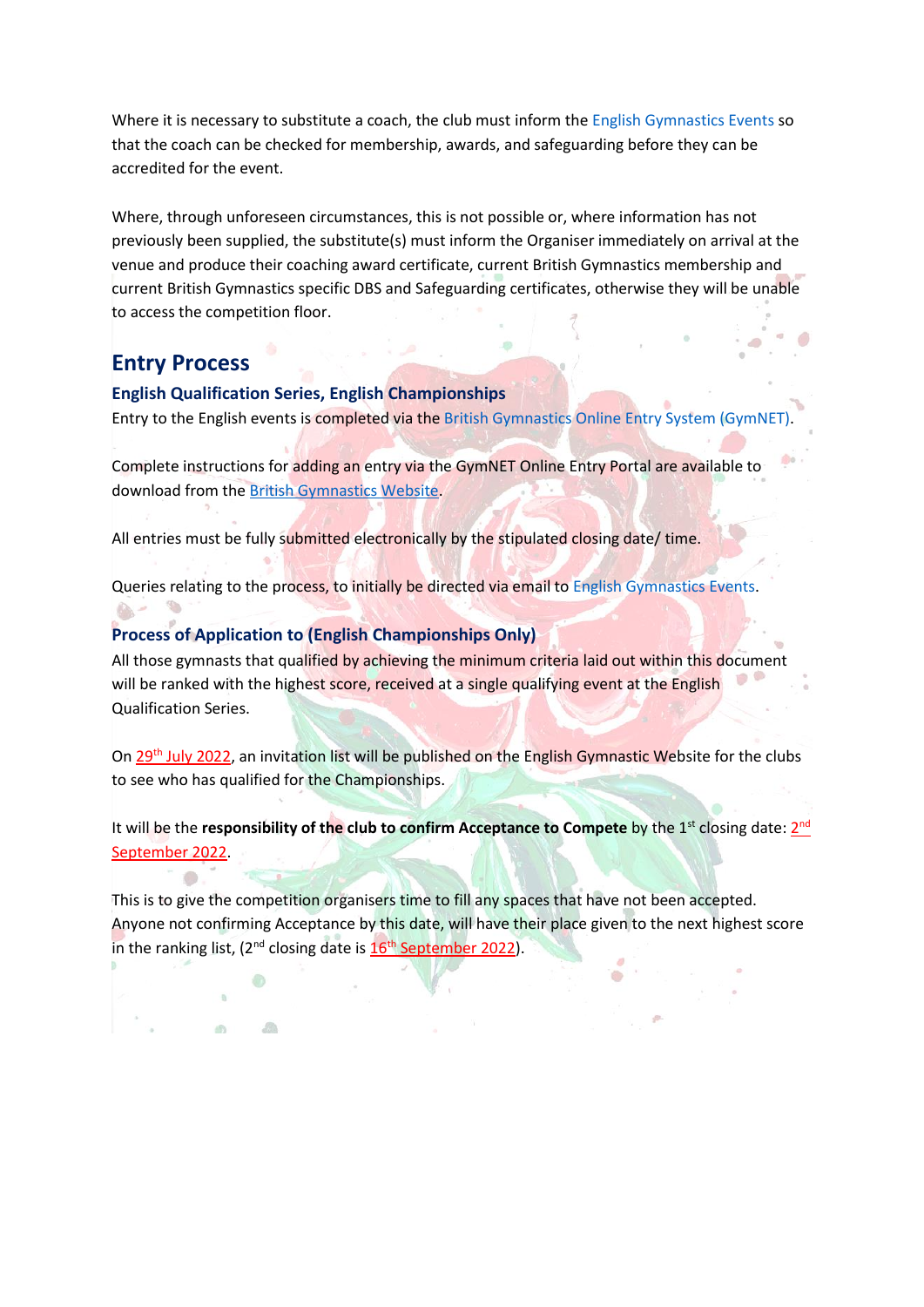There will be a total of:

| Level         | <b>Discipline</b> | <b>Number of spaces available:</b>                                       |
|---------------|-------------------|--------------------------------------------------------------------------|
| <b>Gold</b>   | TRI               | <b>Qualifiers Male and Female</b><br>16                                  |
| Gold          | <b>DIS TRI</b>    | 16<br><b>Qualifiers Male and Female</b>                                  |
| <b>Gold</b>   | <b>TRS</b>        | Qualifying Pairs Male & Female, (9-10, 11-12 Male Female & Mixed)<br>10  |
| Gold          | <b>DIS TRS</b>    | 10<br><b>Qualifiers Male and Female</b>                                  |
| Gold          | <b>DMT</b>        | 16<br><b>Qualifiers Male and Female</b>                                  |
| Gold          | <b>DIS DMT</b>    | 12<br><b>Qualifiers Male and Female</b>                                  |
| Gold          | <b>TUM</b>        | Male and Female (ranked from the two Spring Cup events)<br><b>Top 16</b> |
| <b>Silver</b> | TRI               | 16<br><b>Qualifiers Male and Female</b>                                  |
| <b>Silver</b> | <b>DIS TRI</b>    | 16<br><b>Qualifiers Male and Female</b>                                  |
| <b>Silver</b> | <b>TRS</b>        | 10<br><b>Qualifying Pairs Male and Female</b>                            |
| <b>Silver</b> | <b>DIS TRS</b>    | 10<br><b>Qualifiers Male and Female</b>                                  |
| <b>Silver</b> | <b>DMT</b>        | 16<br><b>Qualifiers Male and Female</b>                                  |
| <b>Silver</b> | <b>DIS DMT</b>    | 12<br><b>Qualifiers Male and Female</b>                                  |
| <b>Silver</b> | <b>TUM</b>        | Routine Criteria Handbook                                                |

### <span id="page-17-0"></span>**Provision of Officials**

 $d\Omega$ 

 $\langle 0 \rangle$ 

**Qualification Series**: The **EGA will not be responsible** for booking any rooms or pay any expenses towards judges' travel or accommodation during the English Qualification Series.

Clubs will be required to nominate judges for the English Qualifying Series when entering gymnasts online.

**English Championships**: England are now starting to create a list of judges that wish to judge at the English Championships. We would like clubs to encourage their judges to nominate themselves forward to be placed on the England Judge List. The EGTTTC's National judging Coordinators for Trampoline and Tumbling will then appoint officials and judges for the English Championships from those put forward. The EGTTTC will provide all accommodation and meals at the event but **WILL NOT** provide travel expenses.

**Judges for the English Qualification Series** should ideally hold the **County Judge qualification** as a minimum.

**Judges for the English Championships** will be required to hold the **Regional Judge qualification** as a minimum.

However, judges of a lower qualification may be considered for development purposes and should email th[e English Gymnastics Events](mailto:engevents@englishgymnastics.org.uk) in the first instance although the Organiser will have absolute discretion whether to accept a lower qualified judge for sustainability of the event.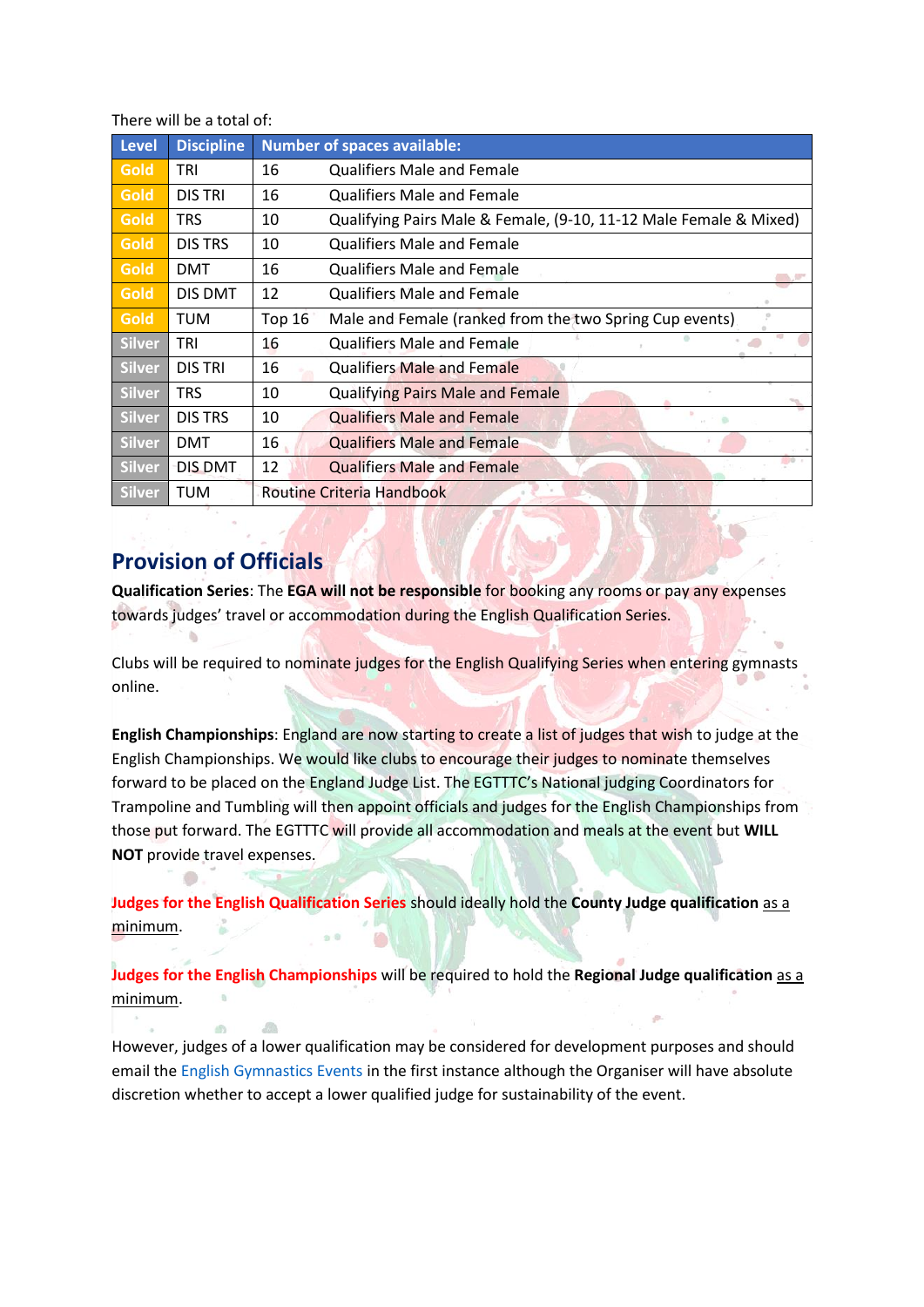### <span id="page-18-0"></span>**Officials required for events**

| <b>Number of Competitor Entries per day</b> | <b>Number of Officials Required per day</b>     |
|---------------------------------------------|-------------------------------------------------|
| $1 - 2$                                     | 1 suitable official for a full day              |
| $3 - 5$                                     | 1 suitably qualified judges                     |
| $6 - 9$                                     | <b>3 judges</b> (minimum of 2 qualified judges) |
| $10 - 14$                                   | 4 judges (minimum of 3 qualified judges)        |
| $15 - 20$                                   | 5 judges (minimum of 3 qualified judges)        |
| $21+$                                       | 6 judges (minimum of 4 qualified judges)        |

### <span id="page-18-1"></span>**Missing judges**

If clubs cannot supply the required number of judges, the club will be required to pay a fine of £150 per missing judge, with a maximum charge of £600 for any one club at any one competition. This is so the organisers can try and supply an independent judge to make up for the missing judge/ official.

Where a club is unable to supply a judge and accepts the missing judge fine (as per above), they are to email th[e English Gymnastics Events](mailto:engevents@englishgymnastics.org.uk) stating:

- Their Club
- Number of gymnasts being entered into the event (ideally these will be prepared on GymNET, ready to submit)

 $\blacksquare$ 

- Number of missing judges
- Acceptance of missing judge fee

Upon receipt of this application, the English Gymnastics Administrations Team will confirm the missing judge fee and apply this to the Clubs GymNET event application.

The English Judge Coordinator may be inclined to accept officials such as marshals, floor security, door officials in place of a judge. **This will be done on a first come,** first served basis and once all places are full, the charges above would apply.

### <span id="page-18-2"></span>**Withdrawal/ Change of Officials**

Please note that any withdrawals of a judge up to two days before the competition will result in a £200 fine per judge withdrawn UNLESS another judge of equal or better quality replaces them.

If a judge is withdrawn in the two days before or on the day of the competition, the fine will increase to £300 per judge UNLESS a suitable replacement is found to replace the missing judge.

**Note:** Illness on the day DOES NOT permit clubs to withdraw judges without replacing them with another.

All fines must be paid in full before the start of the competition or the club will be refused access to the field of play, until the fine is paid in full - **NO EXCEPTIONS**.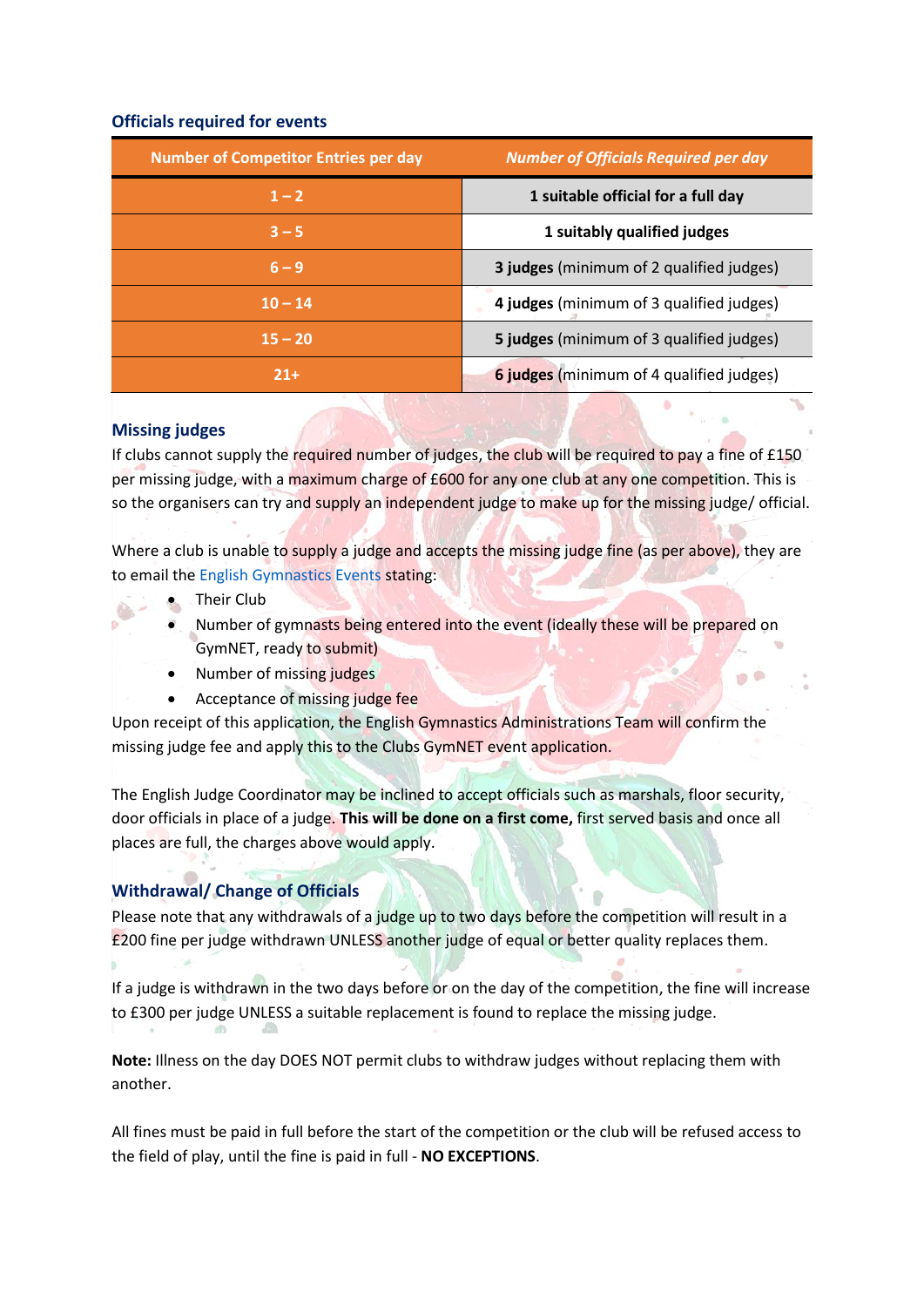### <span id="page-19-0"></span>**Competition Attire**

### <span id="page-19-1"></span>**Gymnasts**

In order to make EGA events more inclusive and accessible, a British Gymnastics Policy has recently been approved by the British Gymnastics Board, following consultation with the National Technical Committee and having adopted feedback received from the community.

In principle, this Policy overarches, but should be read in conjunction with, the discipline specific policies and references in the Code of Points and other documents.

The Policy seeks to break down barriers to participation by, for example, removing gender specific requirements for competition attire.

These overarching principles may be found in the Club Hub - Resources (Clothing Attire at Events [Policy\).](https://clubhub-resources.british-gymnastics.org/lessons/clothing-attire-at-events-policy-v1/) The implementation of this Policy will be monitored for the first year and reviewed accordingly, but Coaches are encouraged to email th[e English Gymnastics Events](mailto:engevents@englishgymnastics.org.uk) or their respective Competition Organiser should they have any queries about the attire that they propose for their gymnast to wear at EGA events.

Advertising must adhere to the Club Hub - Resources (Advertising on Clothing & Competition Attire [at Events Policy\).](https://clubhub-resources.british-gymnastics.org/lessons/advertising-on-competition-clothing-attire-at-events-v1/) When representing your Club, the wearing of GBR or Home Country attire at EGA events is strictly forbidden. For the avoidance of doubt, any inclusion of the Union Flag (or other Home Nation Flag) within the design of any leotard is expressly forbidden.

Strapping – a suitable color of tape should be used, i.e., no bright colours or patterns.

The removal of leotards on the Field of Play is not allowed.

### <span id="page-19-2"></span>**Coaches**

 $\sim$ 

- Coaches must wear a tracksuit with full length tracksuit bottoms or full-length tracksuit bottoms with a collared polo shirt or club t-shirt and appropriate gym/ training shoes.
- The wearing of GBR or Home Country attire at EGA events is strictly forbidden unless on international duty for your Home Country.
- Long hair should be braided or tied back so as not to obscure vision.
- Coaches will not be allowed to support on the competition floor if wearing ANY jewellery. Exceptions are as per the Club Hub - [Resources \(Health & Safety Guidance: Safe Coaching\).](https://clubhub-resources.british-gymnastics.org/lessons/health-and-safety-guidance-safe-coaching/)

Non-compliance may result in removal of the Coach and consequently, for health and safety reasons, their Gymnast(s) from the competition.

### <span id="page-19-3"></span>**Spotters/ Competition Marshals**

• Spotters must wear clothing as described in the FIG Trampoline Code of Points. Non-compliance may result in removal of the coach/ spotter and consequently, for Health and Safety reasons, their gymnast from the competition.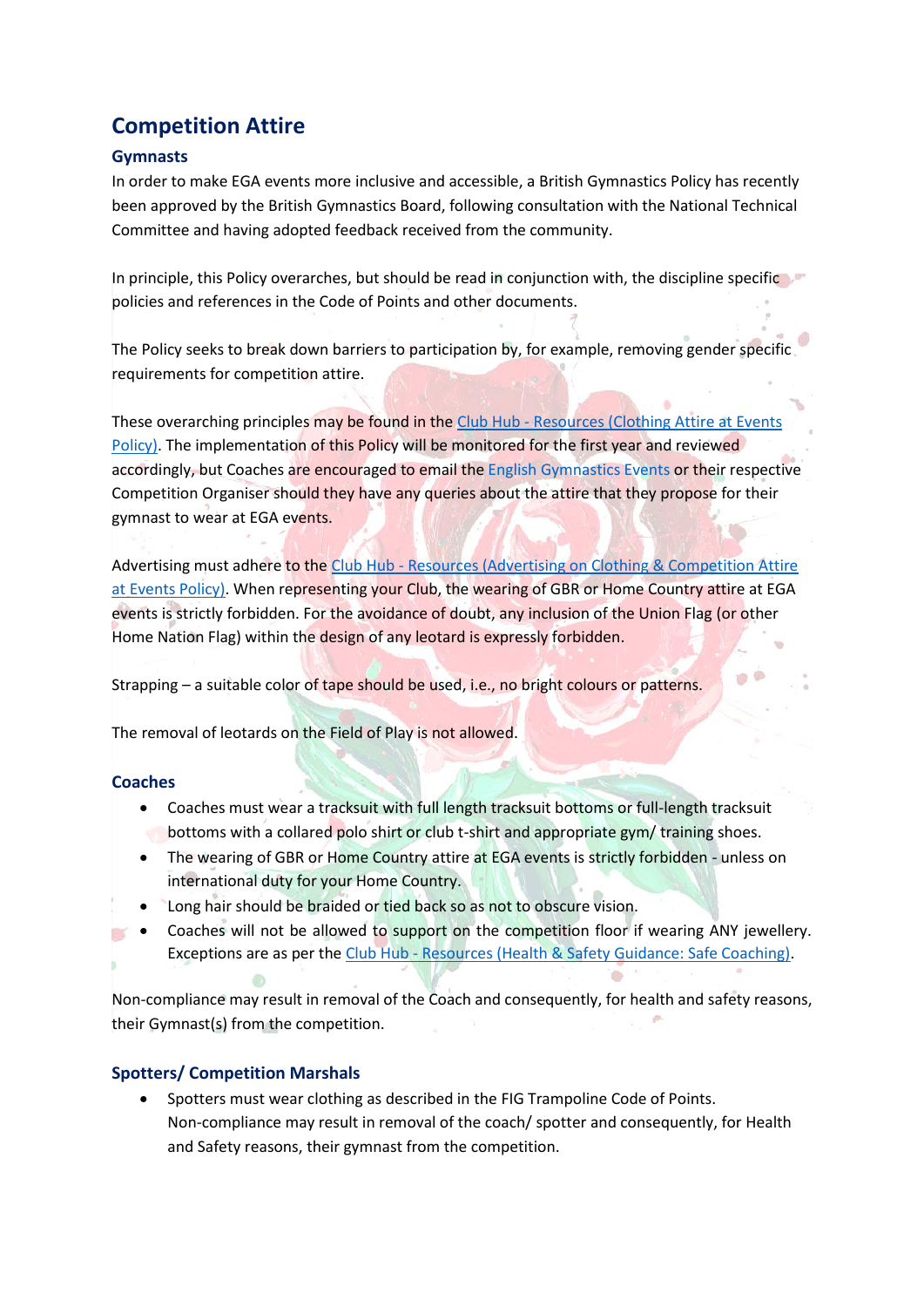• Spotters will not be allowed to support on the competition floor if wearing ANY jewellery. Exceptions are as per the Club Hub - [Resources \(Health & Safety Guidance: Safe Coaching\).](https://clubhub-resources.british-gymnastics.org/lessons/health-and-safety-guidance-safe-coaching/)

#### <span id="page-20-0"></span>**Judges Uniform**

- Dark blazer or suit jacket
- Dark trousers or Skirt
- White shirt
- Black shoes
- For men: a navy blue or English Gymnastics ties
- For ladies: an English Gymnastics scarf should be worn
- Recorders, computer operators and other officials who may be working alongside the judges should dress similarly.

Requests can be made to adopt reasonable clothing modifications at any EGA event on religious or disability grounds. All requests must be submitted using the EGA Clothing Modification Form (see Appendix 8 – [Clothing Modifications Form\)](#page-39-0) to be sent via email to th[e English Gymnastics Events,](mailto:engevents@englishgymnastics.org.uk) as soon as an entry is registered to allow enough time for full consideration of the application and any possible health and safety implications.

### <span id="page-20-1"></span>**Judge, Coach, Gymnast requirements**

The following provides requirements for Judges, Coaches, and Gymnasts that are to be involved within this event.

*Note:* Only Clubs affiliated to their respective Regions will be allowed to enter English Gymnastics events

#### <span id="page-20-2"></span>**Membership**

All persons attending EGA events in an official capacity, whether as a Gymnast, Coach or Judge, are required to hold current British Gymnastics Membership upon entry to and in attendance, in line with the level of competition entered and awards held.

Coaches, Judges and Gymnasts should carry proof of British Gymnastics Membership to all competitions and be prepared for these to be checked by the Organisers or their appointed officials.

#### <span id="page-20-3"></span>**Gymnasts**

Membership level must be Competitive Gymnast, Coach or Life Member of British Gymnastics to enter an EGA event. In normal circumstances, Gymnasts should also be a member of a British Gymnastics Registered Club.

In exceptional cases, where a Gymnast does not belong to a British Gymnastics Registered Club, they must emai[l English Gymnastics Events,](mailto:engevents@englishgymnastics.org.uk) and request entry into the event. If granted, such Gymnasts will be given the classification as being 'Independent'. In such circumstances, the Independent Gymnasts must nominate a Coach and must also meet all other Membership requirements.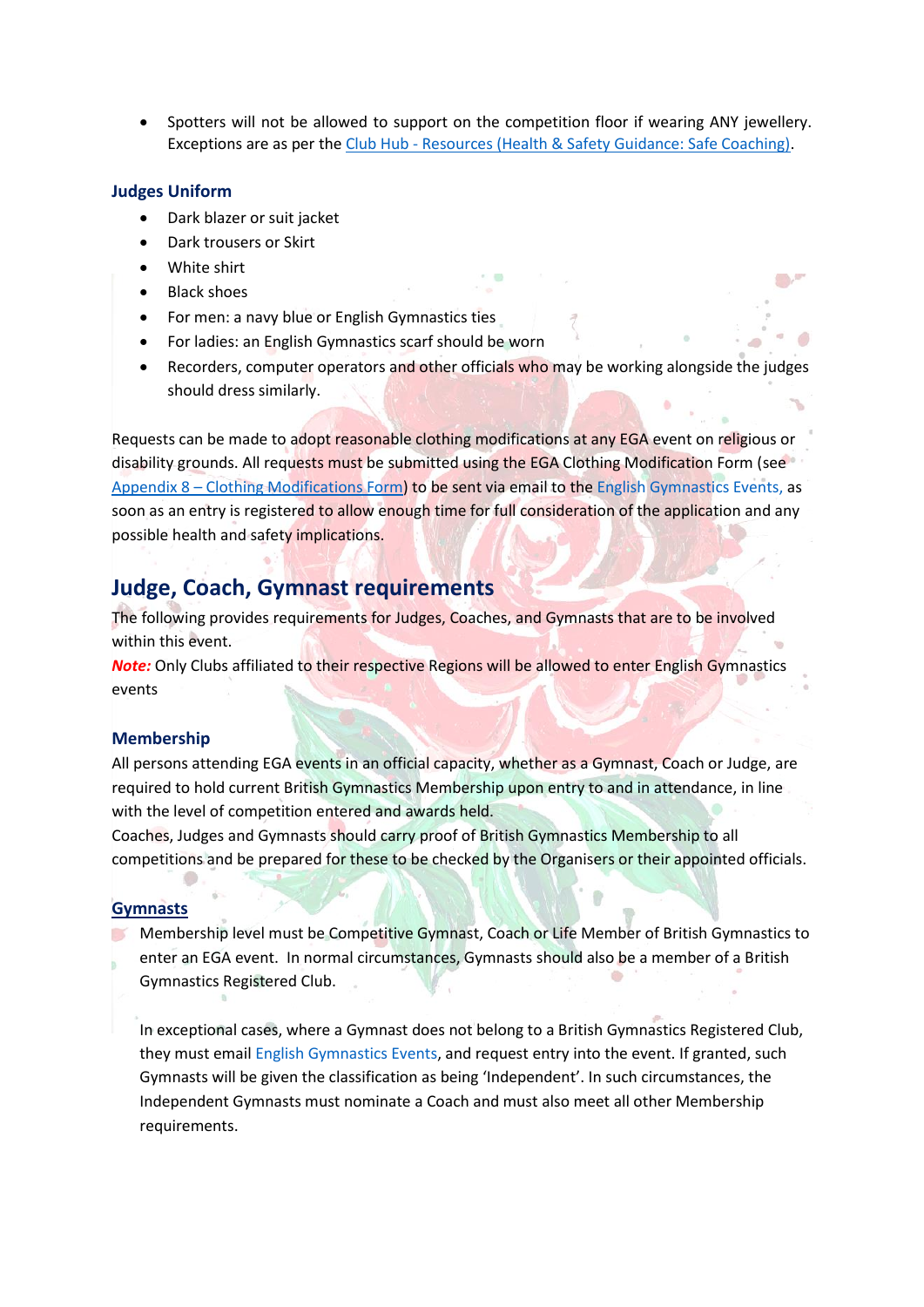#### <span id="page-21-0"></span>**Lead Coaches**

Lead Coaches' Membership level must be Coach or Life Member of British Gymnastics. Coaches must be qualified to the level of the skills being performed before being allowed to participate in an EGA event. Lead Coaches must have a current Safeguarding and DBS Certificates – See [Safeguarding Section.](#page-23-1)

The Lead Coach may authorise other Coaches from their club to coach skills of a maximum of 1 level higher than that coach's qualification (Supervised Coach) but has responsibility for ensuring that they are competent to do so. Further information on the **Lead Coach Guidance** can be found within on the [British Gymnastics website > Technical Information > Competition](https://www.british-gymnastics.org/technical-information/competition-handbooks/tumbling)  [Handbook.](https://www.british-gymnastics.org/technical-information/competition-handbooks/tumbling)

#### <span id="page-21-1"></span>**Coaches**

Coaches' membership level must be Coach or Life Member of British Gymnastics and must be qualified to a minimum of Level 2. Coaches must be qualified to the level of all the skills being performed by the gymnast for which they are responsible. Coaches must have current Safeguarding and DBS Certificates. See [Safeguarding Section.](#page-23-1)

#### <span id="page-21-2"></span>**Supervised Coaches**

To be a Supervised Coach, you must be a minimum of Level 2. With the explicit authorisation of the Lead Coach, Supervised Coaches may coach skills at the maximum of 1 level higher than their current qualification. Before being allowed to participate in an EGA event, the Supervised Coaches must have completed the relevant course or module of the next coaching level covering those skills, although they may not yet be signed off as qualified.

Further information on the **Lead Coach Guidance** can be found within on th[e British Gymnastics](https://www.british-gymnastics.org/technical-information/competition-handbooks/tumbling)  [website > Technical Information > Competition Handbook.](https://www.british-gymnastics.org/technical-information/competition-handbooks/tumbling)

### <span id="page-21-3"></span>**Assisting Coaches**

Assisting Coaches' Membership level must be Assistant Coach (if Level 1), Coach or Life Member of British Gymnastics before being allowed to participate in an EGA event. Assisting Coaches must have a current Safeguarding and DBS Certificate - See [Safeguarding Section.](#page-23-1) Assisting Coaches cannot be responsible for the gymnasts.

### <span id="page-21-4"></span>**Disability Chaperone**

Chaperones may be permitted to provide pastoral care to gymnasts in certain circumstances. Under no circumstances may a Chaperone coach a gymnast. In the case where a gymnast has a disability, the nature of which indicates that it is deemed necessary to have additional support, they will be entitled to have a carer present with them throughout the competition.

The carer:

• Will not be insured by British Gymnastics to take part in any type of recognised gymnastics activity.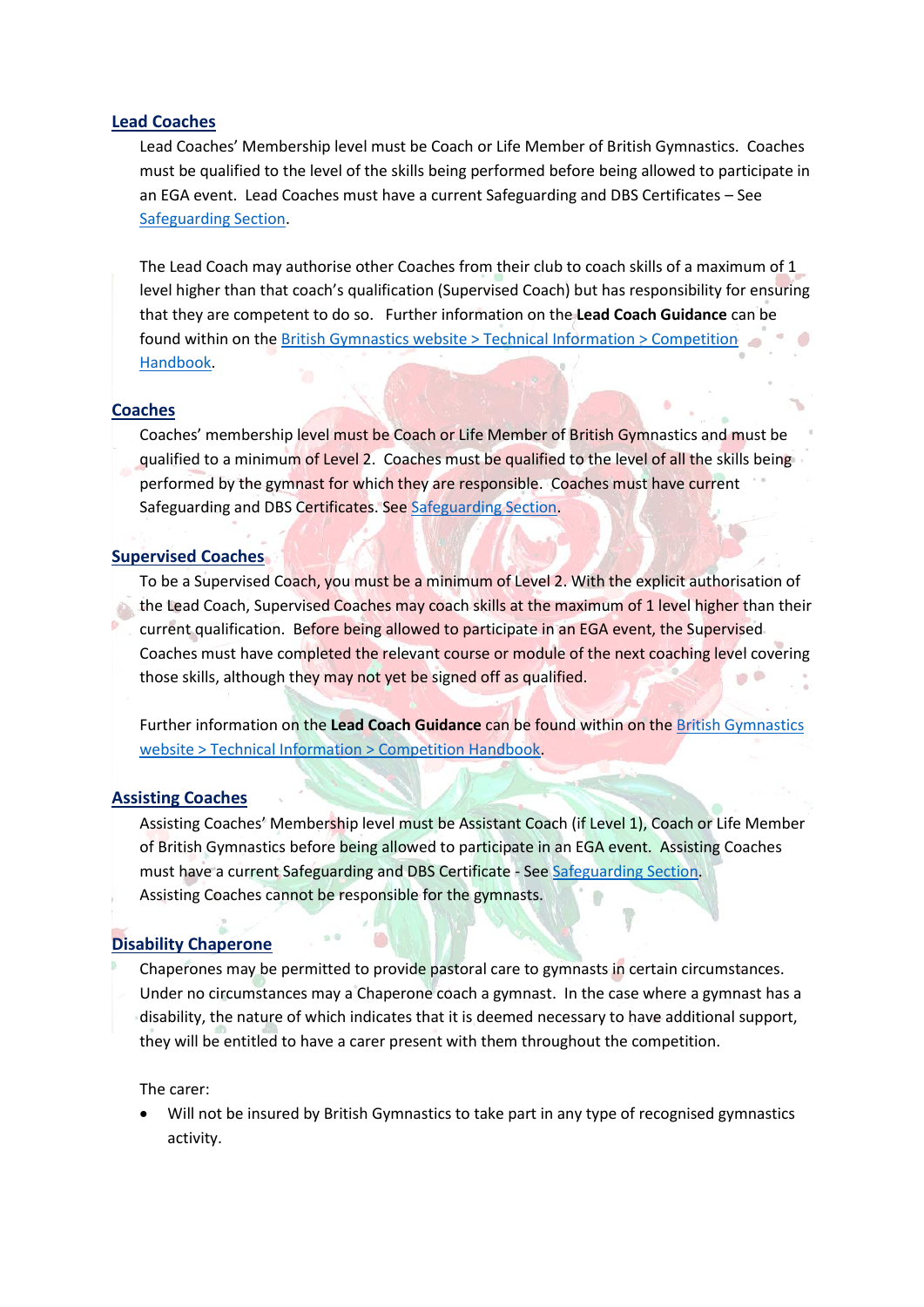- Will be required to sign a Code of Conduct to ensure they understand the role they are fulfilling within the event environment.
- Will be required to be dressed appropriately if entering the warn-up hall or field of play.

#### <span id="page-22-0"></span>**Medical Chaperone**

In exceptional circumstances, upon written request, a Chaperone may be approved to provide pastoral care to a gymnast with a medical condition. Written medical verification of the need for the carer (from GP or other medical practitioner) will be required to be submitted to the [English](mailto:engevents@englishgymnastics.org.uk)  [Gymnastics Events](mailto:engevents@englishgymnastics.org.uk) email at least one week prior to the start of the event.

The carer:

- Will not be insured by British Gymnastics to take part in any type of recognised gymnastics activity.
- Will be required to sign a Code of Conduct to ensure they understand the role they are
- fulfilling within the event environment.
- Will be required to be dressed appropriately if entering the warn-up hall or field of play.

### <span id="page-22-1"></span>**Supervising Chaperone**

The Organisers may authorise Supervising Chaperones to assist with pastoral care for gymnasts. These entitlements, if applicable, will be defined in the specific competition pages. In these circumstances, the Supervising Chaperones must either be qualified as a Level 1 Assistant Coach or be a Club Welfare Officer and hold the relevant membership and qualifications, DBS and SPC for their position(s). Supervising Chaperones will not be permitted to enter the Field of Play.

#### <span id="page-22-2"></span>**Volunteers**

Volunteers are vital to help with the smooth running of the competitions. We always welcome volunteers who will be willing to help setup and break down of the competition floor at the start and the end of the event. The EGA welcome all young leaders and would be happy to find jobs for all who wish to volunteer to help make our competitions run smoothly. Additional information can be found in Appendix 7 - [Volunteering at English Events.](#page-37-1) Please email the [English Gymnastics Events](mailto:engevents@englishgymnastics.org.uk) who will be happy to find you a job.

#### <span id="page-22-3"></span>**Judges**

Judges must hold a suitable level of British Gymnastics membership before being allowed to officiate at an EGA event – see [British Gymnastics website \(membership\)](https://www.british-gymnastics.org/memberships) for further details.

Judges must also hold a current Cycle of Judging Award (Cycle 15).

The EGA does not required Judges to complete a Criminal Record Check (DBS) to Judge at EGA competitions, as the role that Judges fulfil at the event no longer falls withi[n DBS Eligibility.](https://www.british-gymnastics.org/coaching/coach-membership/dbs) However, some Judges are actively involved in Club gymnastics and may provide Judging instruction to children in a training environment or carry out a supervisory role (or may complete a Criminal Record Check by virtue of another role they undertake e.g., Coach). As not all Judges use their qualification in the same way, it is the Club's responsibility to assess the role the Judge is undertaking and determine whether the activities involved fall within the Eligibility Criteria for a Criminal Record Check. British Gymnastics no longer requires all Judges to complete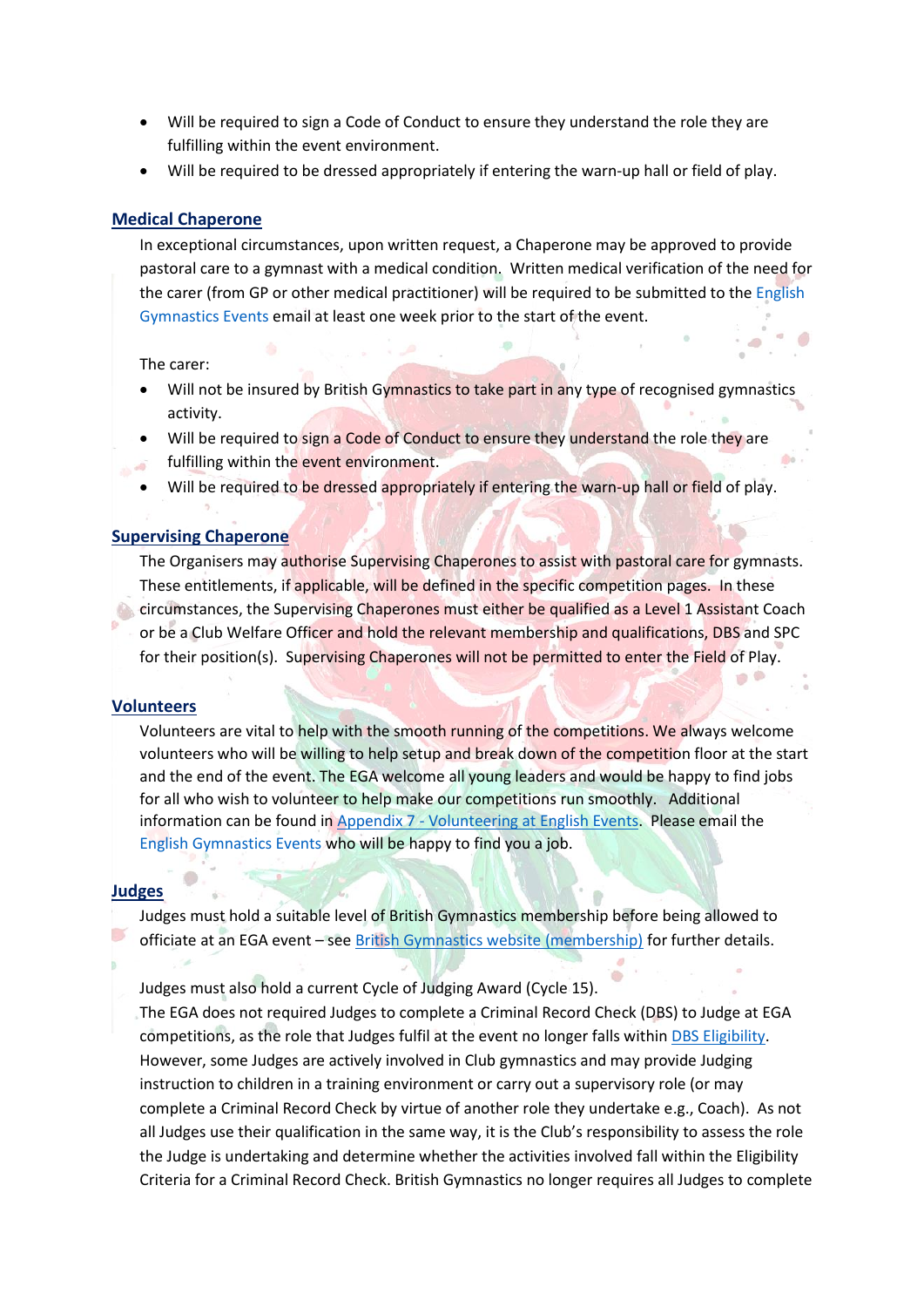Safeguarding Training, but Clubs should ensure any Judge who supervises or instructs children has completed appropriate training.

For further information on Membership levels, please visit the [British Gymnastics Website.](https://www.british-gymnastics.org/gymnasts/gymnast-membership/fees)

### <span id="page-23-0"></span>**Coach Qualifications**

When submitting entries for an EGA event, Clubs must ensure that the nominated Supervising Coach(es) is/ are qualified to the level of the participant's performance. The practice of supervising participants working above the level of the Coach's qualification is not allowed.

All Coaches must have completed th[e British Gymnastics Positive Coaching Module.](https://www.british-gymnastics.org/courses/6351/positive-coaching)

All Coaches entered into the event entry, must be the same ones attending the event. It is unacceptable to enter a Coach you know will not be attending. The Lead Coach has the ultimate responsibility for all the participants from their Club and that of the Supervising Coaches, Assistant Coaches, Chaperones & Choreographers.

It is the Club's responsibility to ensure that only accredited Coaches are on the Field of Play and Warm-Up areas. Coaches who are used to push mats must be at least a Level 2. Lead Coaches have a duty of care towards their performers and have responsibility to ensure that all of the Coaches under their supervision are both qualified and competent to teach at the appropriate level, as well as ensuring that the participant is adequately prepared, physically and psychologically, for performing their routines in a competition situation. Additional Assisting Coaches (Level 1 and above) may be accredited, at the discretion of the Organiser, to be present in the competition arena to assist with the pastoral care of the gymnasts. Assisting Coaches may not coach the gymnasts unless they fulfil the requirement of holding a recognised qualification suitable to the level of skills being performed.

If it is found that a Club is in breach of these policies, the EGA reserves the right to reject an entry on the grounds of Gymnast safety or, if discovered post-performance, to disqualify the competitor and remove their score(s) from the official results.

### <span id="page-23-1"></span>**Safeguarding**

All Coaches, Lead Coaches, Supervised Coaches and Assisting Coaches are required to hold a current British Gymnastics specific DBS Certificate and have current Safeguarding and Protecting Children Awareness training at the time of the event. Coaches who do not fulfil this requirement will not be accredited or allowed to participate in EGA events.

All Gymnasts must always have an accredited Coach present on the Field of Play and during Warm-Up. If a Gymnast attends a competition without a suitably qualified Coach or Supervised Coach, they will not be allowed to compete.

Initial Safeguarding training, which is valid for 3 years, must be a face-to-face workshop and delivered by a recognised training organisation.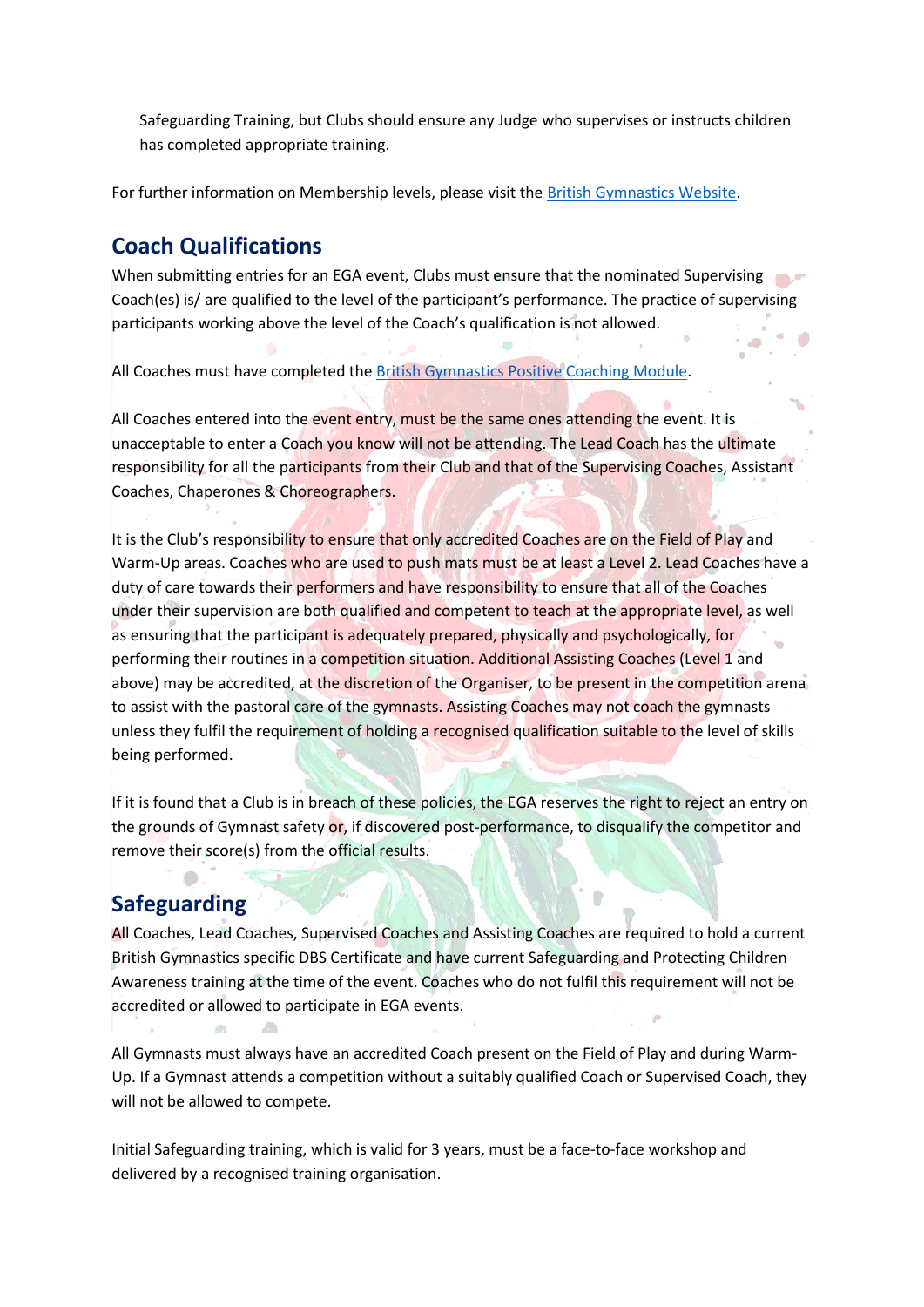The EGA and British Gymnastics accepts training from the following providers:

- Local Authority Safeguarding
- Football Association (FA) Safeguarding
- UK Coaching Safeguarding & Protecting Children
- NHS Safeguarding
- Specific professional prior learning (Social Worker, Teacher, Police Officer etc.) (Or Home Country equivalent approved by Scottish Gymnastics/ Welsh Gymnastics/ Gymnastics NI)

This must be renewed every three years and be valid both at the time of entry and through to the end of the event. Coaches are responsible for checking the expiry date of their Safeguarding and ensuring they have sufficient time to renew their award prior to the closing date of the event.

To enhance National Safeguarding training, British Gymnastics provide a [sport-specific online](https://www.british-gymnastics.org/courses/6415/safeguarding-children-in-gymnastics-2022-refresher)  [Safeguarding Refresher Course](https://www.british-gymnastics.org/courses/6415/safeguarding-children-in-gymnastics-2022-refresher) which can be used to renew Safeguarding after completing a face to face course.

Coaches must also have a valid [DBS disclosure,](https://www.british-gymnastics.org/coaching/coach-membership/dbs) both at the time of entry and through to the end of the event, before being allowed to officiate at an EGA event.

### <span id="page-24-0"></span>**Guests**

Gymnasts who are not English may request or be invited by English Gymnastics to take part in the English Event Series and Championships. They will receive scores(s) but will not receive a ranking in the official competition results.

If a gymnast wishes to compete as a Guest (see [Nationality Eligibility section\)](#page-11-1) at an English event series competition or championships, the club/ coach/ Home Nation should email the English [Gymnastics Events](mailto:engevents@englishgymnastics.org.uk) before the closing date.

Following the application, a decision will be made by the EGATTTC as to whether the entry can be accepted. If the entry is accepted, the entry fee will then become payable and entered into the club basket.

Only those gymnasts classed as English (using the [Eligibility criteria\)](#page-10-0), are able to be ranked in the official competition results where an English title is being contested. English Gymnastics will award a medal to a Guest, but they will not take part in the official medal ceremony.

Where a competition provides a qualification route to take part in the English Championships, the result of a non-English gymnast will not lead to the displacement of an English gymnast who would have otherwise qualified for the English Championships.

Participation is also subject to approval from their FIG member Federation/ Home Nation in accordance with FIG statutes. They will receive score(s) but will not receive a ranking in the official competition results. In such circumstances, the gymnasts will be referred to as Guest.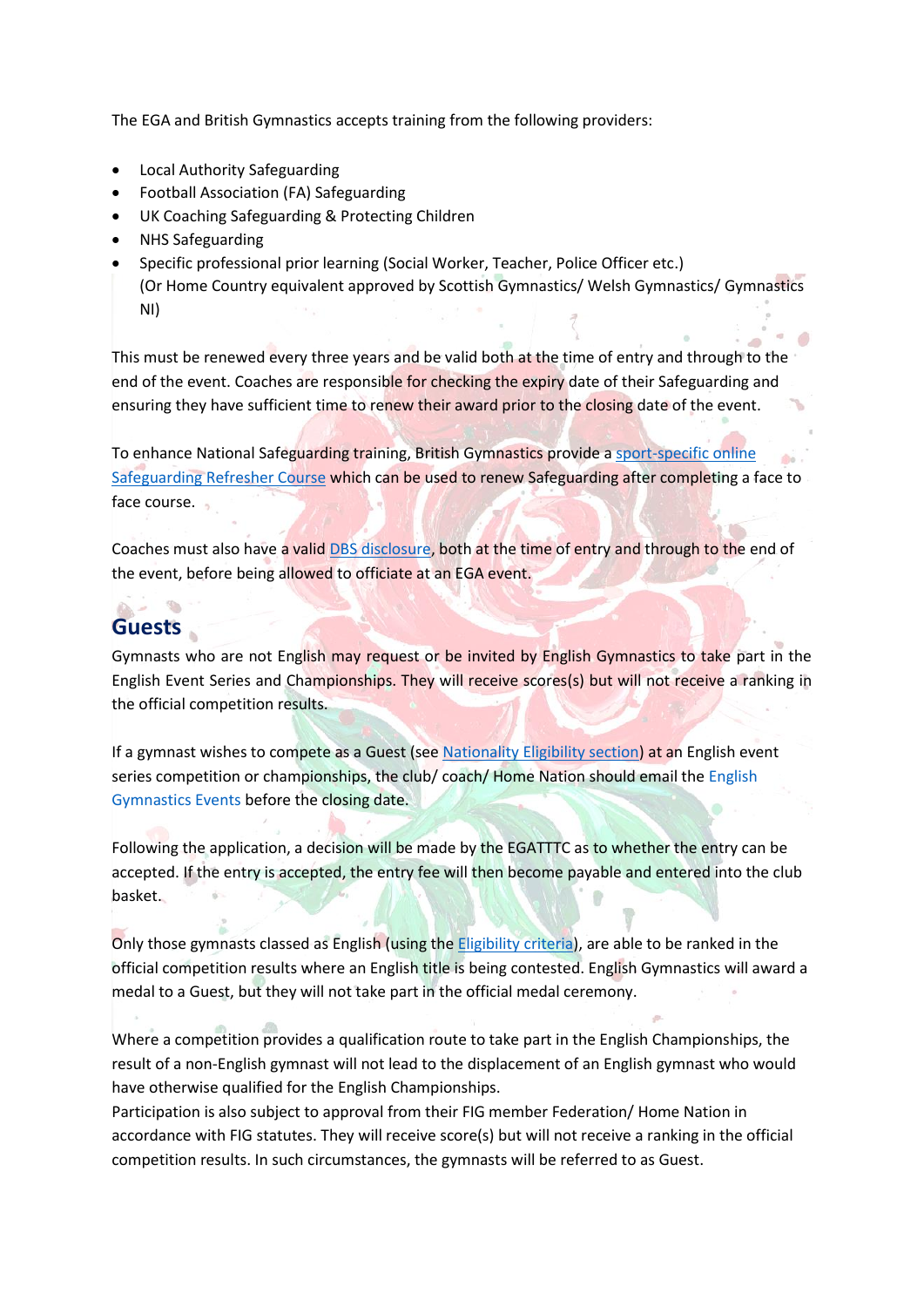### <span id="page-25-0"></span>**Publication of Results**

After individual events & the final qualification event, results will be collated, ranked, and verified before publication. Results and standings will be sent out as soon as possible in the week following the competition.

A link to the results and tables will be placed in th[e British Gymnastics Find an Event](https://www.british-gymnastics.org/find-an-event) and on the [EGA](http://www.englishgymnastics.org.uk/) [Website.](http://www.englishgymnastics.org.uk/)

### <span id="page-25-1"></span>**General Regulations**

Coaches must make adequate provision for the supervision of their gymnasts upon arrival at the venue. Gymnasts will not be allowed to register or begin warm up without their coach present. All gymnasts must have an accredited coach present at the event. If a gymnast attends a competition without a Supervising Coach, they will not be allowed to compete.

### <span id="page-25-2"></span>**Registration**

You may only register your gymnast(s)/ club when those competing in that section of the event have arrived at the competition venue and intend to compete. Please inform the Registration Desk of any withdrawals as soon as possible.

During registration, accreditation/ passes will be issued. Accreditation/ passes are non-transferable, and any infringement of this rule may result in disciplinary action being taken by the EGA.

### <span id="page-25-3"></span>**Competition Cards**

Competition cards are required at all Levels and competitors may not compete without a valid Competition Card.

It is the coach's responsibility to ensure that the Competition Cards are completed correctly and submitted at the Registration Desk. If no Registration Desk is present, please hand them straight to the **Difficulty Judge** on the appropriate Panel before the competition/ flight starts.

Competition Cards should be marked with asterisks to indicate required elements in EGA/ WAG/ FIG routines. This must be completed prior to the Card being submitted. Likewise, all elements that require a difficulty mark should be identified before the Card can be accepted.

All Cards must be signed by the appropriately qualified Supervising Coach in order to be valid. Competitors may not compete without a valid Competition Card.

Although, it is preferred that a template is used, Competition Cards may be submitted on plain paper as long as they are clearly legible and completed using FIG notation.

### <span id="page-25-4"></span>**Terms & Conditions of Entry to All Competitions**

In addition to the EGA General Rules & Regulations:

All gymnasts that agree to be treated by the EGA appointed medical staff will be bound by the decision of the EGA medical staff in relation to their suitability to compete in the competition.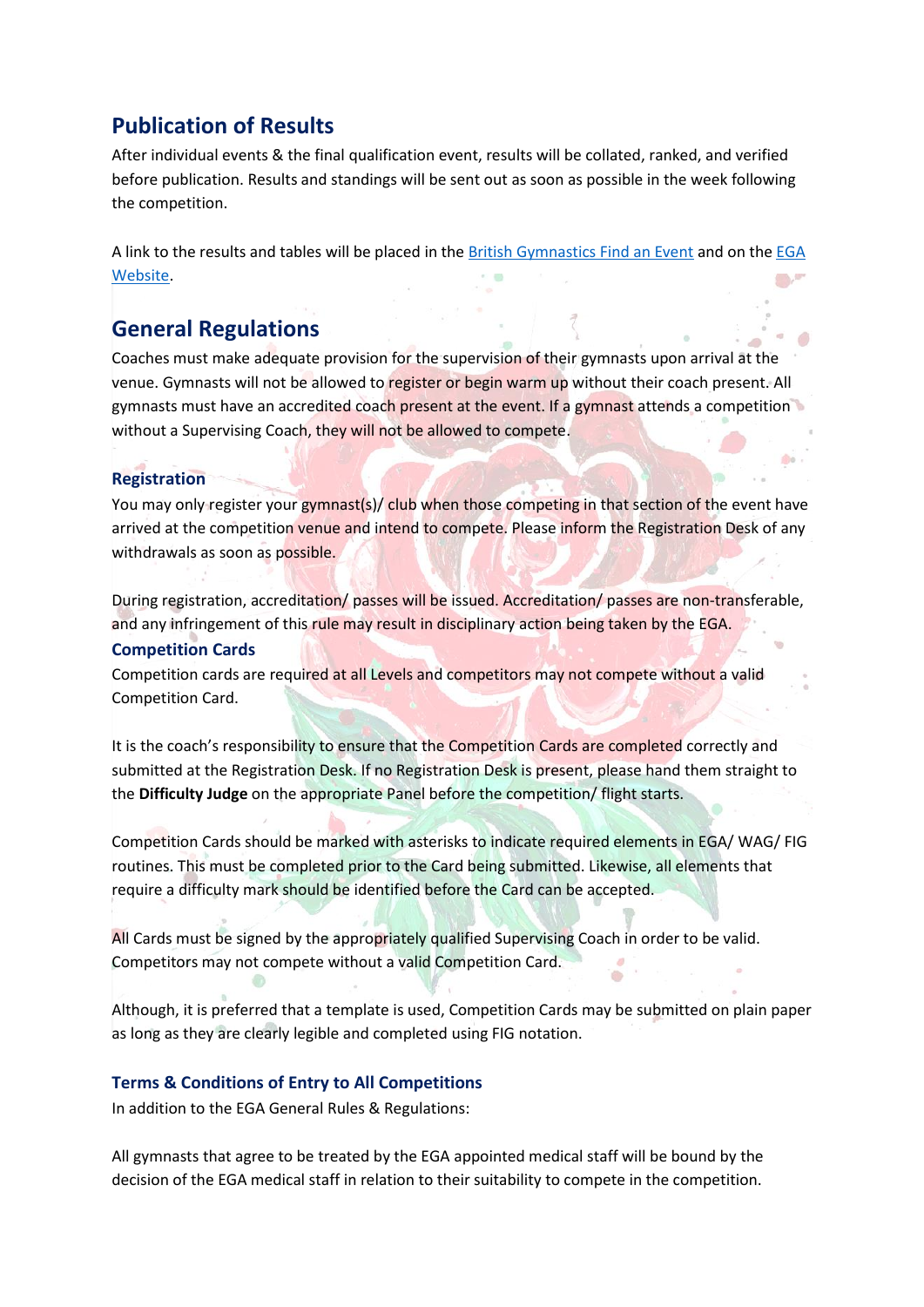By entering the competition, you are agreeing to abide by the Club Hub - Resources (Photography [Policy\)](https://clubhub-resources.british-gymnastics.org/lessons/photography-policy-v1/) that the EGA have adopted.

The person making the online entry on behalf of gymnast(s), or a club undertakes to ensure that those who they are submitting an entry on behalf of are fully aware of and agree to abide by the contents of this Handbook.

### <span id="page-26-0"></span>**Code of Conduct**

English Gymnastics will follow the [British Gymnastics website > Technical Information > Technical](https://www.british-gymnastics.org/technical-information/technical-committees/tumbling)  [Committees > National Technical Committees -](https://www.british-gymnastics.org/technical-information/technical-committees/tumbling) Code of Conduct.

Trampoline Judges [Code of Conduct.](https://www.british-gymnastics.org/documents/regions-and-home-countries/england/7831-trampoline-judges-code-of-conduct/file)

EGA, acting through the Board or its Committees, reserves the right to refuse any entry and disqualify an official, Judge, gymnast, or team at any time, if they do not comply with EGA or British Gymnastics Regulations.

### <span id="page-26-1"></span>**Enquiries**

By submitting an enquiry, you agree to pay a fee of £50, which must be paid on the day by cash or cheque.

- The Supervising Coach for the Club of the competing gymnasts should make the enquiry with the Chair of the Judges Panel.
	- A coach may enquire about the Difficulty score, in accordance with the principles of the FIG Code of Points.
	- In addition, in Trampoline, a coach may also enquire if they believe the Time-of-Flight score to be inaccurate.
	- Enquiries can be made only for the Club's own Gymnasts.
	- No enquiries can be made about Execution scores, or other penalties.
	- Enquiry forms will be published in each event work plan.

A verbal enquiry should be made after the publication of the score and at the very latest before the end of the flight.

A fee will only be due if the enquiry is about something other than a missing Time of Flight or a questioning of DD.

If a resolution cannot be made before the start time of the next competitors' routine, the calculated mark will be listed as 'provisional' and will be considered at the end of the flight and before any award ceremony.

The Judge Panel/ Judge Competition Coordinator cannot accept any photographic analysis at an event unless an official video replay system is available and could be referred to by the Chair of the Judges Panel for the benefit of every competitor.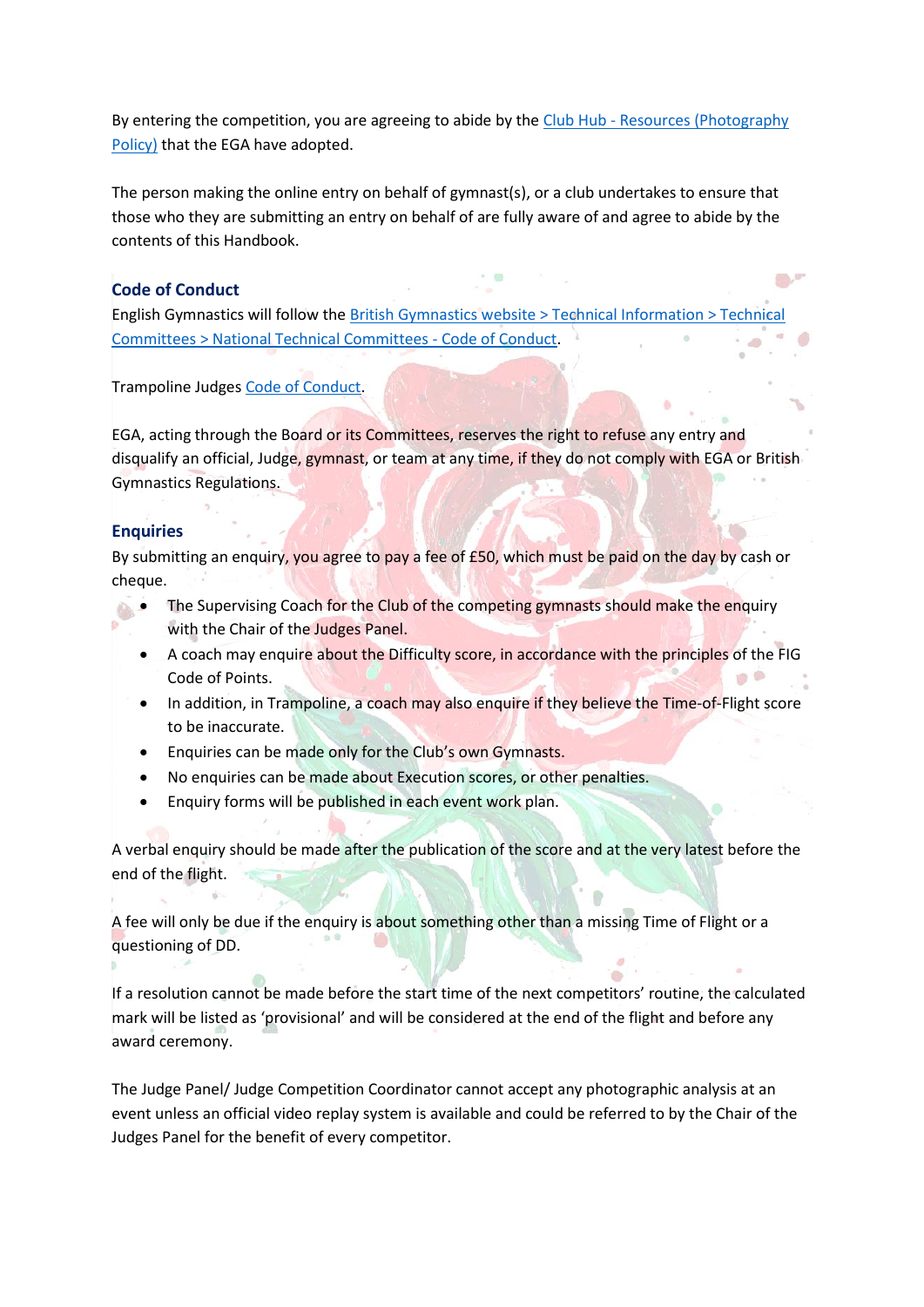### <span id="page-27-0"></span>**Competition Apparatus**

For EGA events, the following competition apparatus will be used:

- Trampoline: Eurotramp Ultimate 4x4
- Time of Flight Machines and Horizontal Displacement machines, where applicable
- Double Mini-Trampoline: Eurotramp Ultimate 6x6
- Tumbling: GymNova Tumble Track seen at all British Gymnastics Events in 2017, (10m run up, 25m track, 6m landing zone)

### <span id="page-27-1"></span>**Access to Warm-Up Hall**

The EGA will make every effort to provide a warm-up hall where space is available. The EGA will aim to provide a floor area to complete a body warm-up. Where space permits, the EGA will look to have warm-up equipment to help prepare athletes' warm-up off the competition floor.

Access to the warm-up hall will be limited to the appropriate number of coaches as defined in the specific details section for each event. On arrival, coaches will need to register and collect their accreditation from the Accreditation Desk. In the case of events spanning more than one day, accreditation may be issued for each day.

Judges will not be allowed into the warm-up hall once the Judges' Meeting has taken place.

The warm-up will be defined by time allotted in the Timetable. If your gymnast was late to the warm-up, they will not be afforded extra time. It is up to the coach and performer to be on time and ready to warm-up and compete.

### <span id="page-27-2"></span>**Food & Drink**

There may be restrictions within the competition areas with regards to food and drink. This is to manage food intolerances and allergies. This does not extend to personal drinks in sealable bottles, which will be allowed within the competition area.

The chewing of gum is not allowed anywhere on the competition floor at any phase of the competition, including the opening ceremony and presentation of the awards or closing ceremony.

### <span id="page-27-3"></span>**Babies and Young Children**

In the interests of safety, for the smooth running and professional presentation of the events, babies and young children are not permitted to enter the warm-up hall or field of play, even if they are being supervised by an adult.

### <span id="page-27-4"></span>**Medal Ceremonies**

Except in exceptional circumstances, gymnasts who win a medal at EGA events are expected to remain in the venue until the completion of the competition and participate in the medal presentation ceremony in order to collect their award in person. Medals will only be distributed at events, not by post.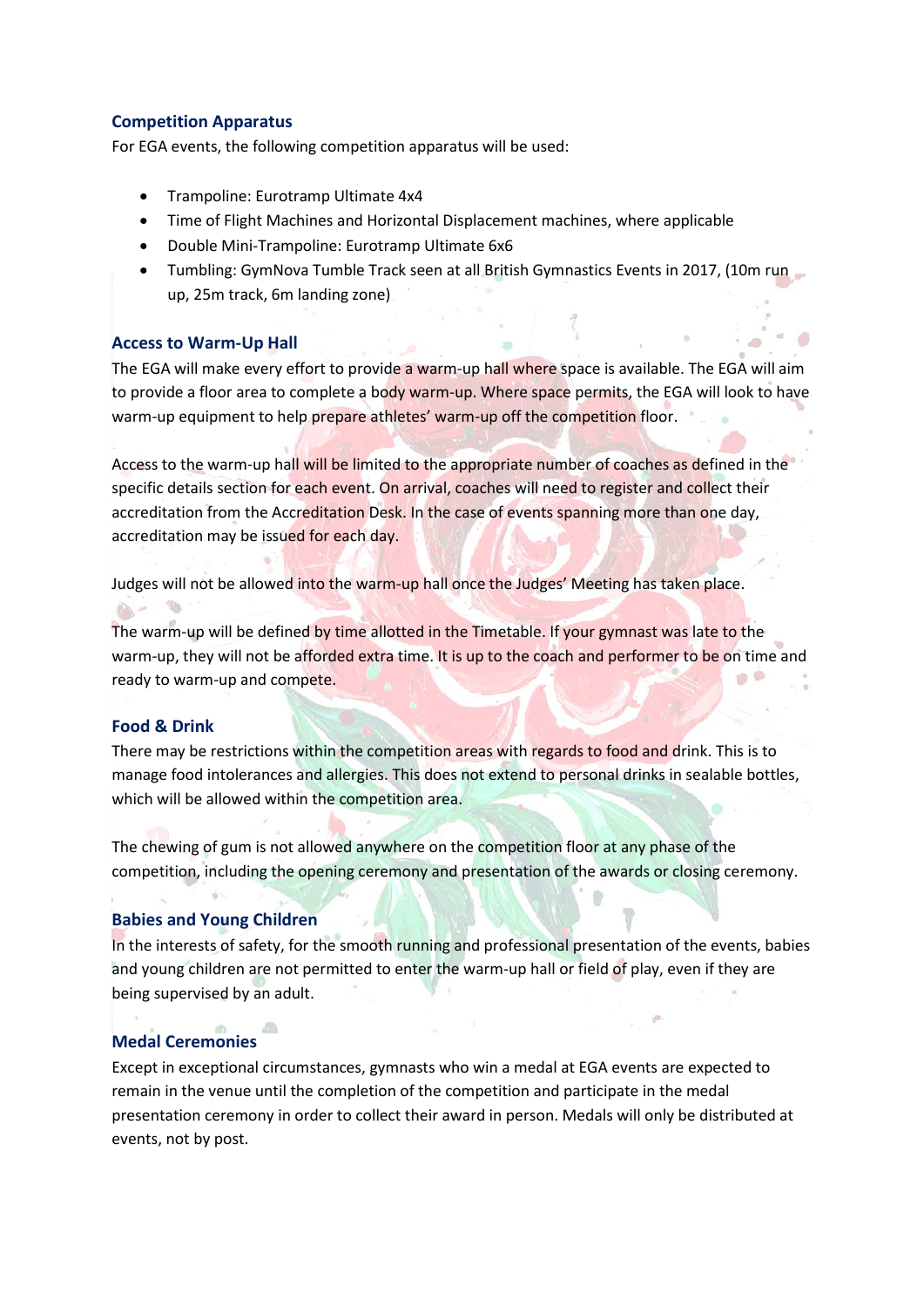Attire for medal ceremonies is according t[o FIG Rules for World Championships.](https://www.gymnastics.sport/site/rules/)

### <span id="page-28-0"></span>**Tenure of Trophies**

All perpetual trophies remain the property of the EGA.

Perpetual trophies are the responsibility of the winning gymnast. The gymnast is responsible for the inscription of, as well as safekeeping and maintenance of, the trophy and for returning it to the Organiser prior to the competition the following year by either:

- Making arrangements for it to be delivered to the competition venue on the day of the event.
- Returning it to the competition organiser at least one week prior to the event.

Failure to return or loss of a perpetual trophy will incur a cost to the club.

### <span id="page-28-1"></span>**Spectators Ticket Information**

This will be confirmed in the Working Plan created for the specific venue.

### <span id="page-28-2"></span>**Privacy**

#### [English Gymnastics Privacy Notice.](https://www.british-gymnastics.org/documents/regions-and-home-countries/england/11349-english-gymnastics-privacy-notice-april-2020-final/file)

At many events, English Gymnastics may produce event merchandise (e.g., event t-shirts), these may include the names and/ or clubs of the gymnasts taking part.

Where competing gymnasts have a disability, it may be necessary to share the details of this disability with the Organising Committee in order to discuss if modifications to rules and processes are appropriate arising from this disability.

The scores and results from English Gymnastics events, will be published on the [English Gymnastics](https://www.british-gymnastics.org/england/mens-and-womens-english-championships)  [Website](https://www.british-gymnastics.org/england/mens-and-womens-english-championships) in the specific event page upon receipt from GymData although are available on the [GymData website](https://www.gymdata.co.uk/) immediately. English Gymnastics will not redact your details from the published results unless there is a justifiable reason to reject an objection to publication.

Apart from as required for the running of the competition, Gymnasts, Coaches, Judges, and Officials must not use mobile phones or any other electronic communication devices including tablets, to make calls, take photographs or be used for other forms of communication in the main arena during the event. Such mobile devices may only be used for monitoring scores and results.

### <span id="page-28-3"></span>**Etiquette**

While sport can be a highly competitive activity, please ensure you support every gymnast, coach and parent/ guardian involved. Everyone has been involved at some point and every competition/ event is a celebration of those efforts.

It is important that the access to the 'Official's area' (judges, scoring etc.) is restricted to authorised personnel only.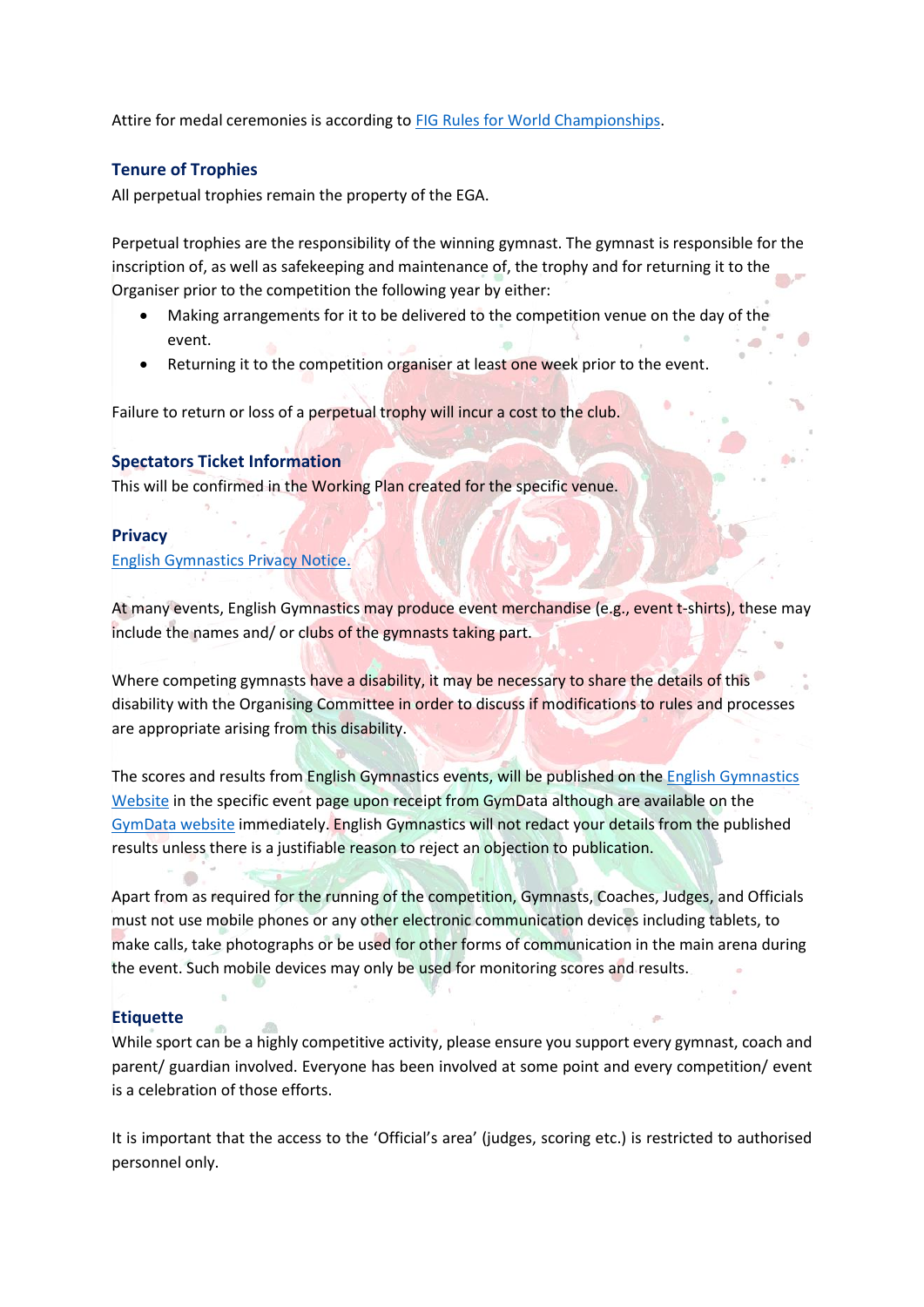The Competition Organiser has the right to withdraw any entry/ entries where appropriate etiquette and professionalism is not upheld before, during and after the event. This, therefore, could affect future attendance at events and become a welfare issue.

#### <span id="page-29-0"></span>**Photography**

It is your responsibility as the Coach in charge of your entered team/ club to be aware, and have records, of anyone that can/ can't have their photo/ video taken for media purposes. If you have anyone that can't, please ensure the Competition Organiser, via the [English Gymnastics Events](mailto:engevents@englishgymnastics.org.uk) email, is aware prior to the date of the event so they can inform the appropriate persons so that any photography/ video of them is avoided.

All English Gymnastics competitions are large events, where filming and photography by English Gymnastics accredited Photographers will be taking place.

For the 2022 TRA/ DMT/ TUM Championship Series, our Official Photographer will be [DE Photos.](https://dephoto.biz/privacy-policy)

Images taken at our events may be used by English Gymnastics for the purposes of promotion, education, and development of the sport.

Anyone who does not wish themselves or their child to be photographed at the event, must email the Organisers via [English Event Enquiries.](mailto:engevents@englishgymnastics.org.uk) The EGA will make every effort to ensure that any identifiable images of the participant are not published.

The EGA will display clear signage and make announcements about photography and filming at its events. Any footage of children and individuals who are vulnerable will be published in accordance with the Club Hub - [Resources \(Safeguarding Policy and Procedure\).](https://clubhub-resources.british-gymnastics.org/lessons/safeguarding-policy-and-procedure/)

To make our events entertaining and easy to follow for our audience and fans, we announce and publish information about participants, including Nationality, scores, and achievements.

The results of English Gymnastics competitions are published and made available for viewing by members of the public via the [English Gymnastics Website](https://www.british-gymnastics.org/england/mens-and-womens-english-championships) and [British Gymnastics](https://www.british-gymnastics.org/find-an-event) Find an Event.

Any person wishing to use video, film, or take photographs must abide by the [Club Hub -](https://clubhub-resources.british-gymnastics.org/courses/policies-and-procedures) Resources [\(Health, Safety, & Welfare Guidance\).](https://clubhub-resources.british-gymnastics.org/courses/policies-and-procedures) Photos may only be taken for personal use. Unless specifically accredited to do so, you may not take photos for sale, other commercial use, or publication in printed or electronic form, such as on Websites. Clubs may publish some photos, but this may only be done in accordance with the Club Hub - [Resources \(Photography Policy\)](https://clubhub-resources.british-gymnastics.org/lessons/photography-policy-v1/) and in conjunction with the Club Hub - [Resources \(Safeguarding Policy and Procedure\).](https://clubhub-resources.british-gymnastics.org/lessons/safeguarding-policy-and-procedure/)

Apart from as required for the running of the competition, gymnasts, coaches, judges, and officials must not use mobile phones or any other electronic communication devices; including tablets, to make calls, take photographs or be used for other forms of communication in the Field of Play during the event. Such mobile devices may only be used for monitoring scores and results, where a Scoring App is in operation.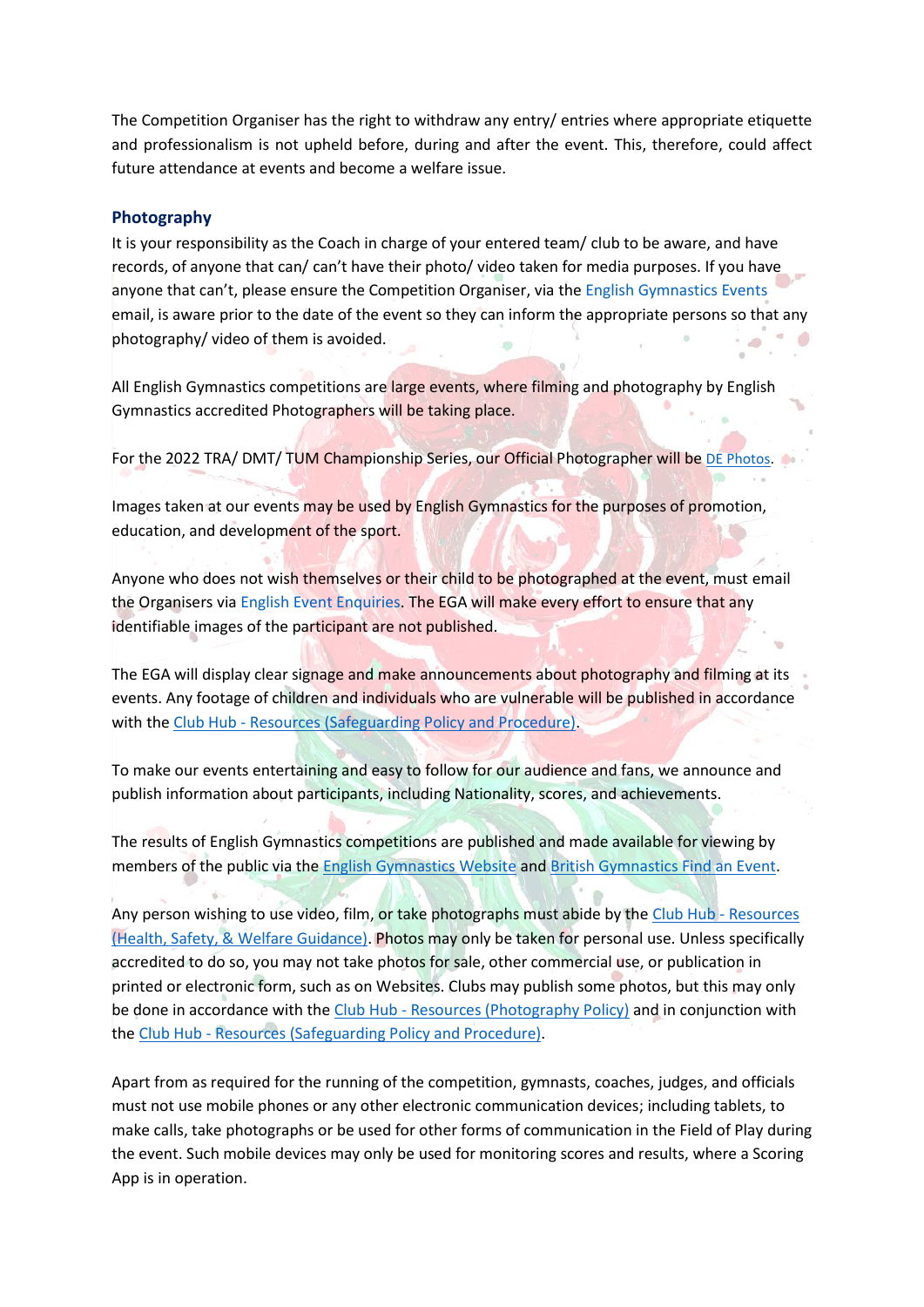If you **have any concerns** about the identity or actions of any photographer or if you believe that any unsuitable photos are being taken, you should report your concerns to the **English Gymnastics appointed Welfare Officer or English Gymnastics Events Director at the event**. In the interests of child protection, please do let us know of anything that may be damaging to the welfare of a child.

The **use of flash or supplementary lighting is not permitted** at any time while gymnasts are warming up or competing. Please make sure that the flash is turned off on any device being used as your camera.

#### The **use of live streaming is not permitted** during any part of this event.

If the Competition Organiser/ Welfare Officer suspects inappropriate photography or filming, the Officer/ Organiser should exercise their powers under the conditions to request the person to leave the venue and to surrender any film and/ or delete any images relating to the event.

#### <span id="page-30-0"></span>**Complaints and grievances**

Complaints about any aspect of the English Championships or any of the qualification events must be raised in writing by either the head coach or club secretary. Please email your complaints to the [English Event Enquiries.](mailto:engevents@englishgymnastics.org.uk) Your complaint will be responded to within 14 days of receipt. No complaints will be entertained if sent by a parent or gymnast.

### <span id="page-30-1"></span>**Drug Free Sport**

English Gymnastics follows all British Gymnastics policies and procedures relating to Drugs in sport. The British Gymnastics Guidelines on Anti-Doping are available [here.](https://www.british-gymnastics.org/technical-information/performance-gymnastics/anti-doping)

### <span id="page-30-2"></span>**Health and safety**

#### <span id="page-30-3"></span>**Overview**

The health, safety, and welfare of all participants (gymnasts, coaches, and officials) is the primary consideration. All British Gymnastics policies and procedures will be rigorously applied with regards to health, welfare and safeguarding and protecting children.

The intention of the event is to create a friendly and no-stress/ low-pressure environment for all those involved, while allowing gymnasts the opportunity to challenge themselves to do their best. Ensuring the safety of the gymnasts, no matter their age, is a priority in the event set up, programme design and risk assessment, using the guidance set out by British Gymnastics within the Club Hub - Resources [\(Health, Safety, & Welfare: Safe Coaching\)](https://clubhub-resources.british-gymnastics.org/lessons/health-and-safety-guidance-safe-coaching/) document.

#### <span id="page-30-4"></span>**Risk assessments**

Risk assessments have been carried out for this event, but if you feel there is something/one that may require additional assessment, please contact [English Event Enquiries](mailto:engevents@englishgymnastics.org.uk) via email ASAP with specific details.

While risk assessments for the event have been completed, your club is responsible for specific risk assessments related to your club e.g., travelling to and from the event etc.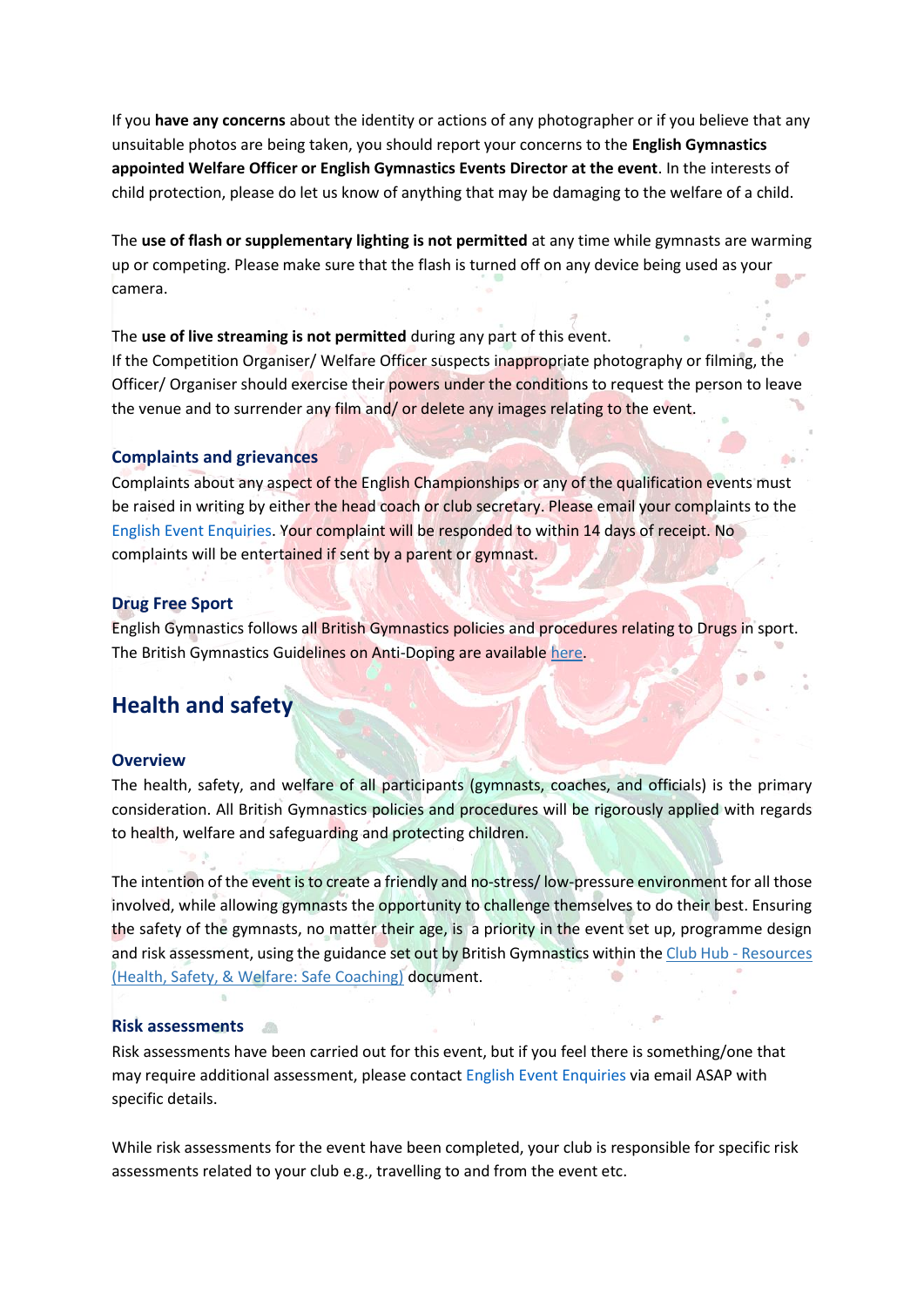### <span id="page-31-0"></span>**Welfare**

As part of your risk assessments and preparation for the event, please consider the welfare of individual Gymnasts, including such items:

- Clothing not being revealing/ embarrassing for males, females, and transgender Gymnasts/ Coaches/ Judges.
- Age of Gymnasts when changing, socialising etc.

The British Gymnastics Health, Safety and Welfare Policy has guidance on such areas and there are a few videos/ courses which may help you also:

| <b>Resource Title</b>                                     | <b>Type</b>                                   | Link             |
|-----------------------------------------------------------|-----------------------------------------------|------------------|
| British Gymnastics Health,                                | Policy                                        | Link             |
| Safety and Welfare policy<br>Risk assessment training for | <b>British Gymnastics eLearning</b>           |                  |
| clubs                                                     | course                                        | Link             |
| <b>GDPR Data Security</b>                                 | <b>British Gymnastics eLearning</b>           | $1 - 41$<br>Link |
|                                                           | course                                        |                  |
| <b>GDPR Implementation</b>                                | <b>British Gymnastics eLearning</b><br>course | Link             |

Government Legislation requires that when a Club takes a Gymnast(s) under the age of 18 years on a journey involving an overnight stay, the Club must ensure that there is a designated trained person responsible for child protection on the trip. To adhere to the CPSU Child Protection Standards, this person must not be related to or in a relationship with the Coach attending the trip. The training for the designated person should be British Gymnastics recognised Safeguarding & Protecting Children Awareness training.

Please note that the British Gymnastics Membership Insurance does not cover Travel or Emergency Medical Expenses and we, therefore, **recommend that**, where necessary, **you take out additional Travel Insurance as required**. Travel guidance is outlined within the Club Hub – [Resources \(Health,](https://clubhub-resources.british-gymnastics.org/lessons/health-safety-and-welfare-guidance-safe-trips/)  [Safety, & Welfare](https://clubhub-resources.british-gymnastics.org/lessons/health-safety-and-welfare-guidance-safe-trips/) Guidance – Safe Trips).

### <span id="page-31-1"></span>**Medical Provision**

Anyone requiring First Aid assistance should speak to the Organiser. It is recommended that all coaches have a First Aid kit with them for minor injuries.

At all EGA events, an official medical team will be appointed and will be available to treat gymnasts who sustain an injury at the event. The medical team are not able to treat pre-existing or chronic injuries. Any injury occurring or injury requiring treatment during the official training or competition, must be reported to the medical team, to ensure a record can be kept of treatment given and by 10 whom.

The decision of the Competition Organiser based upon the recommendation of the EGA appointed medical officer as to the gymnast's health and medical status and their ability to compete at the event is absolute and final.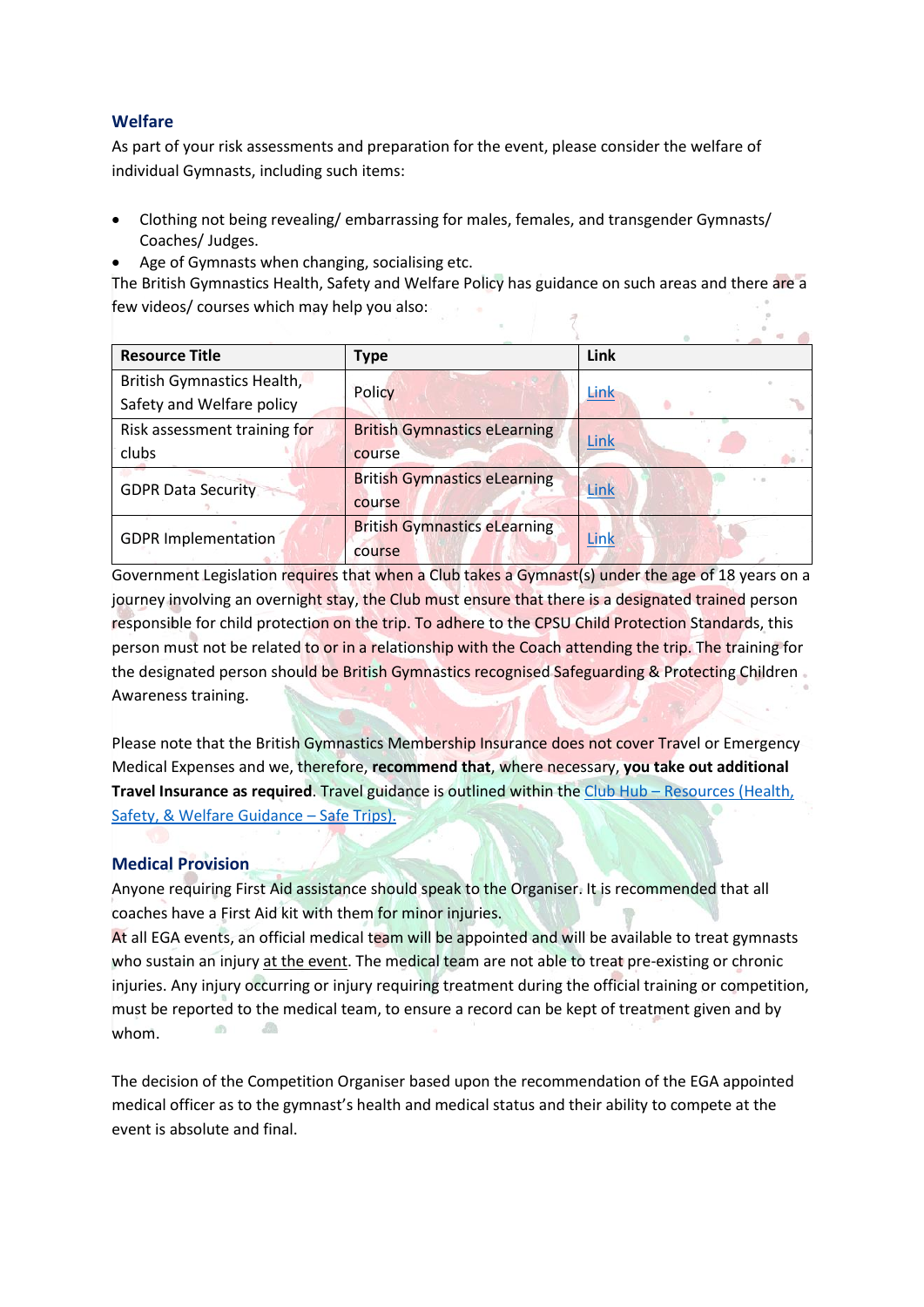### <span id="page-32-0"></span>**Emergencies**

As part of event, everyone attending must adhere to the emergency procedures and follow the professional guidance of the Competition Organiser and members of staff from the venue. Below is a brief guide of the venue emergency procedures.

In the event of the emergency alarms sounding, please evacuate via one of the following routes:

These will be highlighted on the day during a safety briefing

Coaches are to ensure all their gymnasts are kept together until registered and then handed back to their responsible adult.

 $\mathbb{R}^n$ 

### <span id="page-32-1"></span>**Allergies**

As part of the safety for everyone, please ensure you pass on the message to all your coaches, gymnasts, judges, and parents/spectators that any food being brought to the event should be **nut free** and keep in mind any other potential allergies that could be affected by food being brought.

![](_page_32_Picture_7.jpeg)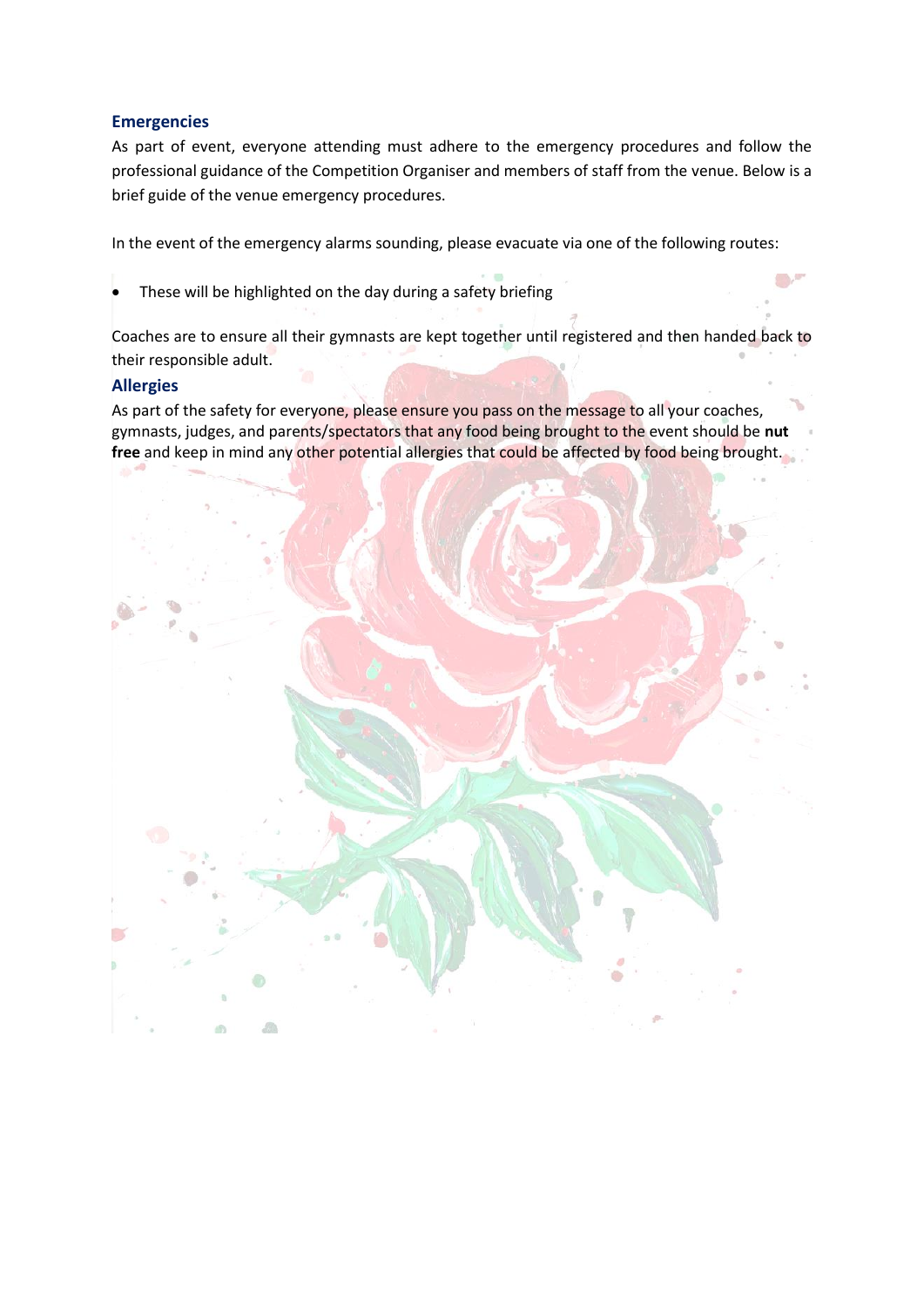### <span id="page-33-0"></span>**Appendix 1 – Time of Flight Protocols**

(Time of Flight Measurement Device = TMD) ToF Score (T-Score) Protocol

The T score will be determined by the measurement retrieved via the TMD. In the event of this NOT being achieved the following back up protocols will be adopted:

#### **ToF Back-up Protocol 1**

In the first instance, the T score will be determined using the TMD's recommended T-Score retrieval software-VTimer.

#### **ToF Back-up Protocol 2**

In the event of the routine being missed on both the TMD and the capturing software, the competitor will be authorised another attempt(s). The authorisation will be granted based on 'faulty equipment'. In this scenario, the original E and D scores will remain the same. The attempt(s) will be judged only by the ToF judge, and the routine being verified by the D judges. Should this happen, the following regulations will be applied:

The Chair of judges will negotiate only with the gymnast's coach for the most opportune moment for him/ her to have their second attempt(s), (this must be completed within the time scale permitted as outlined in the event timetable).

The second attempt/s will be judged only by the ToF judge. The original E and D score will remain operative.

The gymnast must compete with the exact same routine as the one in which their T-score was missed.

In the event the gymnast fails to complete their routine after an agreed amount of attempts the Tscore will be calculated based on previous scores.

#### **ToF Back-up Protocol 3 (Previous Scores)**

In the event of the gymnast failing to complete their attempts the T-score will be based on the T=score from the last (or previous) qualification event(s). However, the routine would have needed to be the same. Should this not be possible, this protocol will not be used, and Number 4 will become operative.

 $\sqrt{2}$  $40^{\circ}$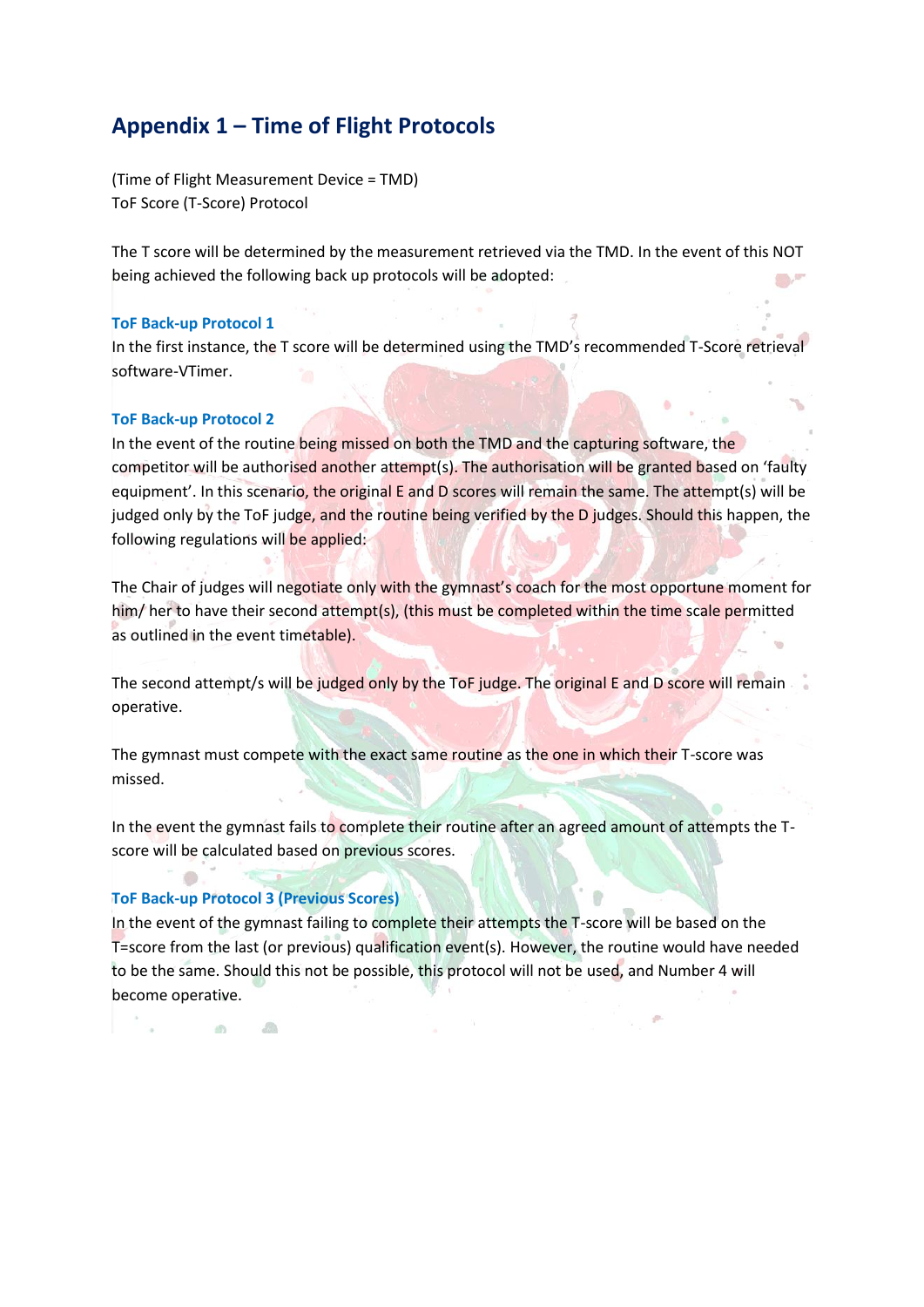### <span id="page-34-0"></span>**Appendix 2 – Tie Break Rules**

**FIG 2022 Technical Regulation (PDF) can be foun[d here.](https://www.gymnastics.sport/site/rules/)** 

**Specific focus on pages 105 – 107 (art. 4.4). Below are those rules:**

#### **Art. 4.4 Tie-breaking rules**

These tie-breaking rules define how to determine which gymnast or team should prevail in case of equality of points.

### **Art. 4.4.1 Individual Trampoline**

In case of a tie, the ranking will be determined by the following criteria:

- 1. The gymnast with the higher T-score of the counting exercise prevails
- 2. The gymnast with the higher H-score of the counting exercise prevails
- 3. The gymnast with the higher D-score of the counting exercise prevails
- 4. The gymnast with the higher sum of all E-scores the counting exercise prevails
- 5. The gymnast with the higher sum of the scores of the two exercises (applicable only for the first Qualifying Round)

### **Art. 4.4.2 Synchronised Trampoline**

In case of a tie, the ranking will be determined by the following criteria:

- 1. The pair with the higher S-score of the counting exercise prevails
- 2. The pair with the higher H-score of the counting exercise prevails
- 3. The pair with the higher D-score of the counting exercise prevails
- 4. The pair with the higher sum of all E-scores the counting exercise prevails
- 5. The pair with the higher sum of the two exercises (applicable only for the first Qualifying Round)

If there is still a tie, the tie will not be broken.

### **Art. 4.4.3 Team Competition Trampoline**

In case of a tie, the ranking will be determined by the following criteria:

- 1. The team with the higher sum of the 3 best T-scores of the counting exercises prevails
- 2. The team with the higher sum of the 3 best H-scores of the counting exercises prevails
- 3. The team with the higher sum of the 3 best D-scores of the counting exercises prevails
- 4. The team with the higher sum of the 3 best of all E-scores of the counting exercises prevails

If there is still a tie, the tie will not be broken.

### **Art. 4.4.4 Tumbling and Double Mini-Trampoline**

In case of a tie, in points at any place in the First Qualifying Round (Q1), the ranking will be determined by the following criteria:

- 1. The gymnast with the higher sum of the D-scores of both exercises prevails
- 2. The gymnast with the higher sum of all the E-scores of both exercises prevails
- 3. The gymnast with the higher sum of all the E-scores per skill of both exercises, minus the lower E-score per skill, prevails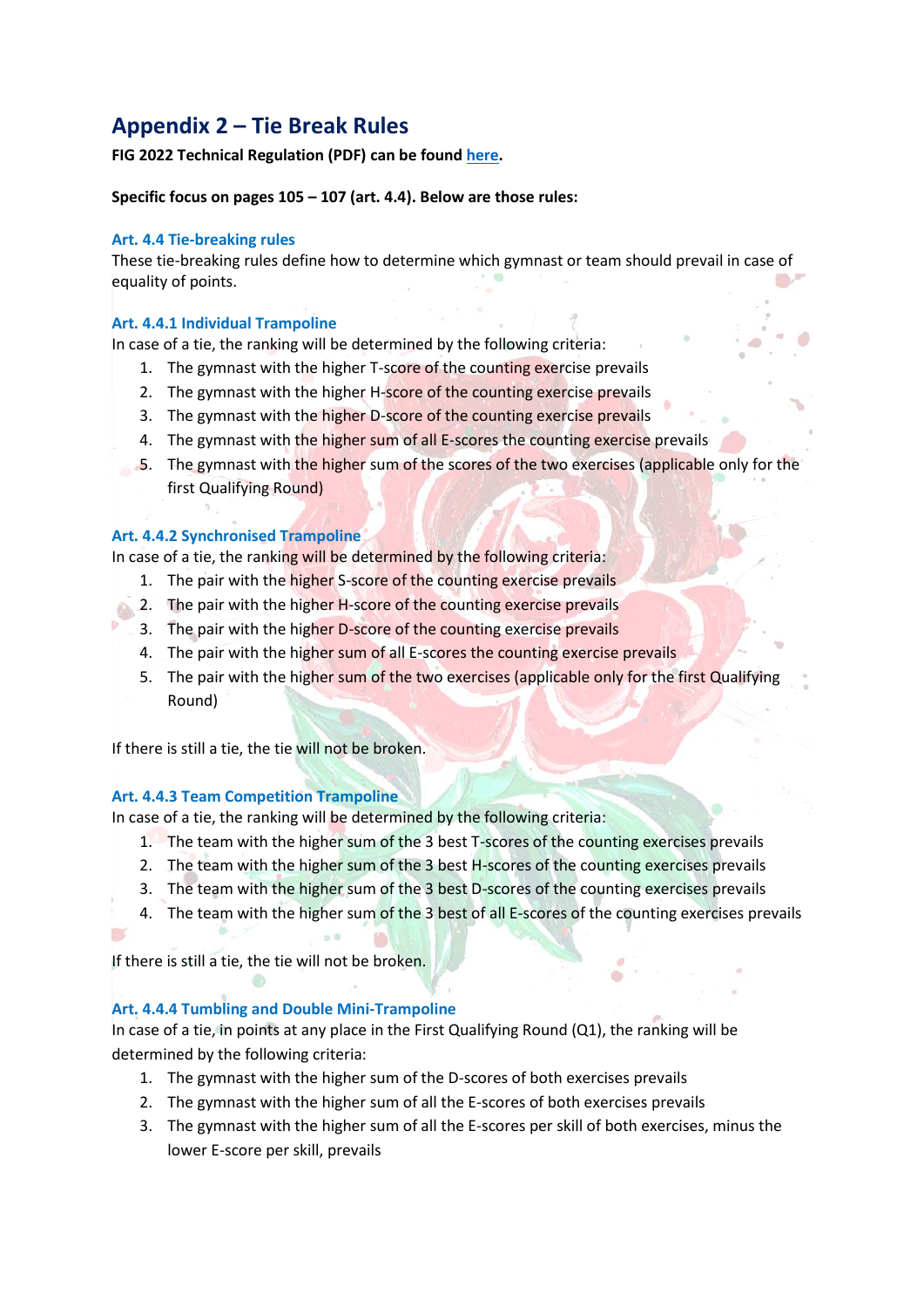4. The gymnast with the higher sum of all the E-scores per skill of both exercises, minus the two lower E-scores per skill, and subsequently until the five lowest, prevails

In case of a tie, in points at any place in the Second Qualifying Round (Q2), the ranking will be determined by the following criteria:

1. The gymnast with the higher ranking in the First Qualifying Round (Q1) prevails

In case of a tie, in points at any place in F1, the ranking will be determined by the following criteria:

1. The gymnast with the higher ranking in the Second Qualifying Round (Q2) prevails

In case of a tie, in points at any place in F2, the ranking will be determined by the following criteria:

1. The gymnast with the higher ranking in F1 prevails

### **Art. 4.4.5 Team Competition Tumbling and Double Mini-Trampoline**

In case of a tie, in points at any place in the Qualifying Round, the ranking will be determined by the following criteria:

- 1. The team with the higher sum of the 3 best D-scores of both exercises prevails
- 2. The team with the higher individual D-score of both exercises prevails
- 3. The team with the higher sum of the 3 best of all E-scores of both exercises prevails
- 4. The team with the higher sum of the 2 best of all E-scores of both exercises prevails

If there is still a tie, the tie will not be broken.

In case of a tie, in points at any place in the Team Final, the ranking will be determined by the following criteria:

- 1. The team with the higher 3 D-scores prevails
- 2. The team with the higher individual D-score prevails
- 3. The team with the higher sum of the 3 all E-scores prevails
- 4. The team with the higher sum of the 2 all E-scores prevails

If there is still a tie, the tie will not be broken.

### **Art. 4.4.5 Team Competition Tumbling and Double Mini-Trampoline**

In case of a tie in points at any place after the Qualifying Round Ranking, the ranking will be determined by the following criteria:

- 1. The team with the higher sum of the 8 best D-scores prevails
- 2. The team with the higher sum of the 7 best D-scores prevails
- 3. The team with the higher sum of the 6 best D-scores, and subsequently, prevails

If there is still a tie, the tie will not be broken.

 $\langle \rangle$ 

In case of a tie at any individual discipline during the All-Around Team Final, the tie will not be broken and both teams will receive the same amount of points.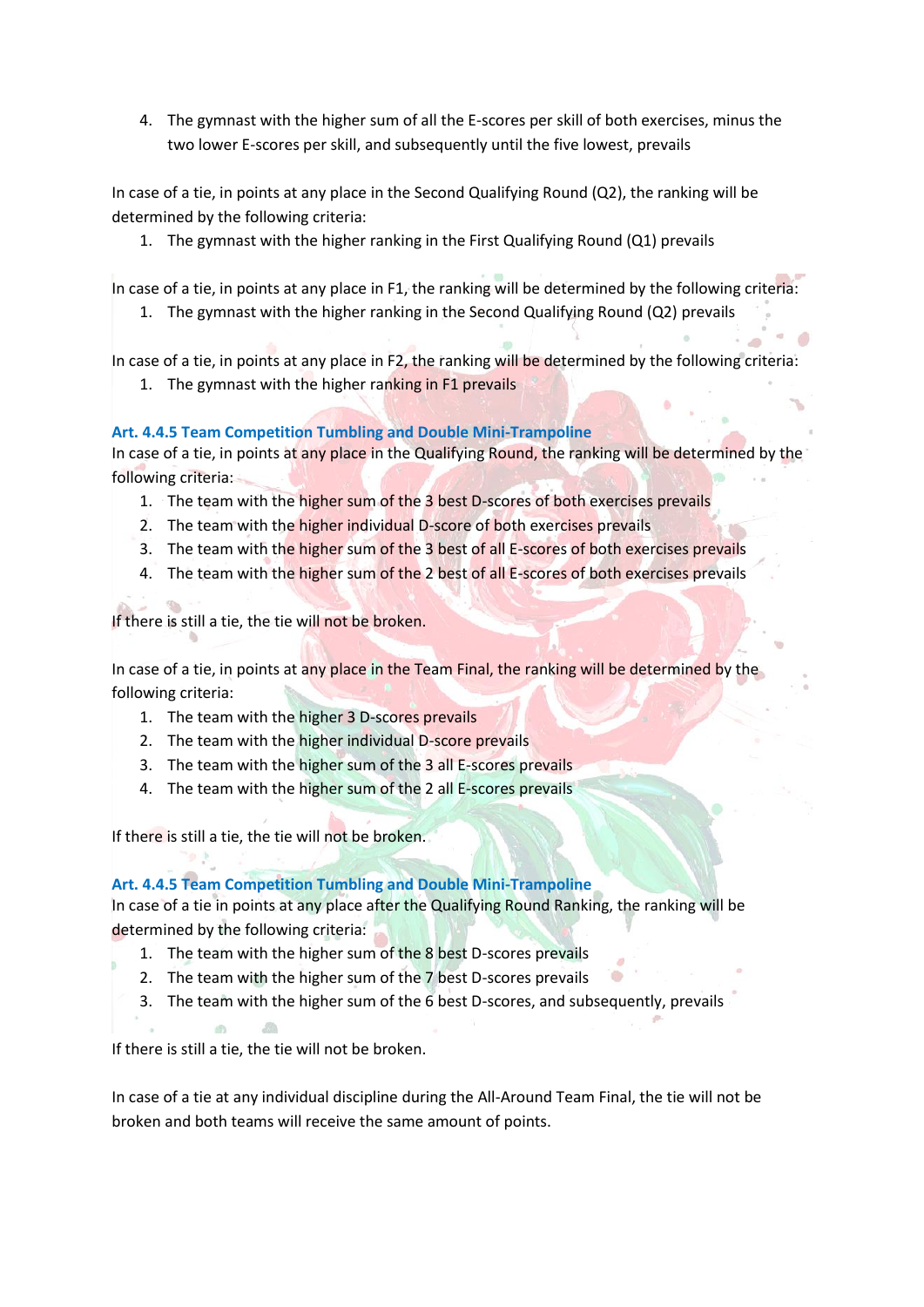In case of a tie at any place in the transition between rounds, the starting order will be determined by the Qualifying Round Ranking

If there is a tie in points after the final discipline, the following will apply to determine the winner:

1. The team with the highest total score (adding the scores of the eight events from Finals)

If there is still a tie, the team with the higher Qualifying Round Ranking prevails.

![](_page_36_Picture_4.jpeg)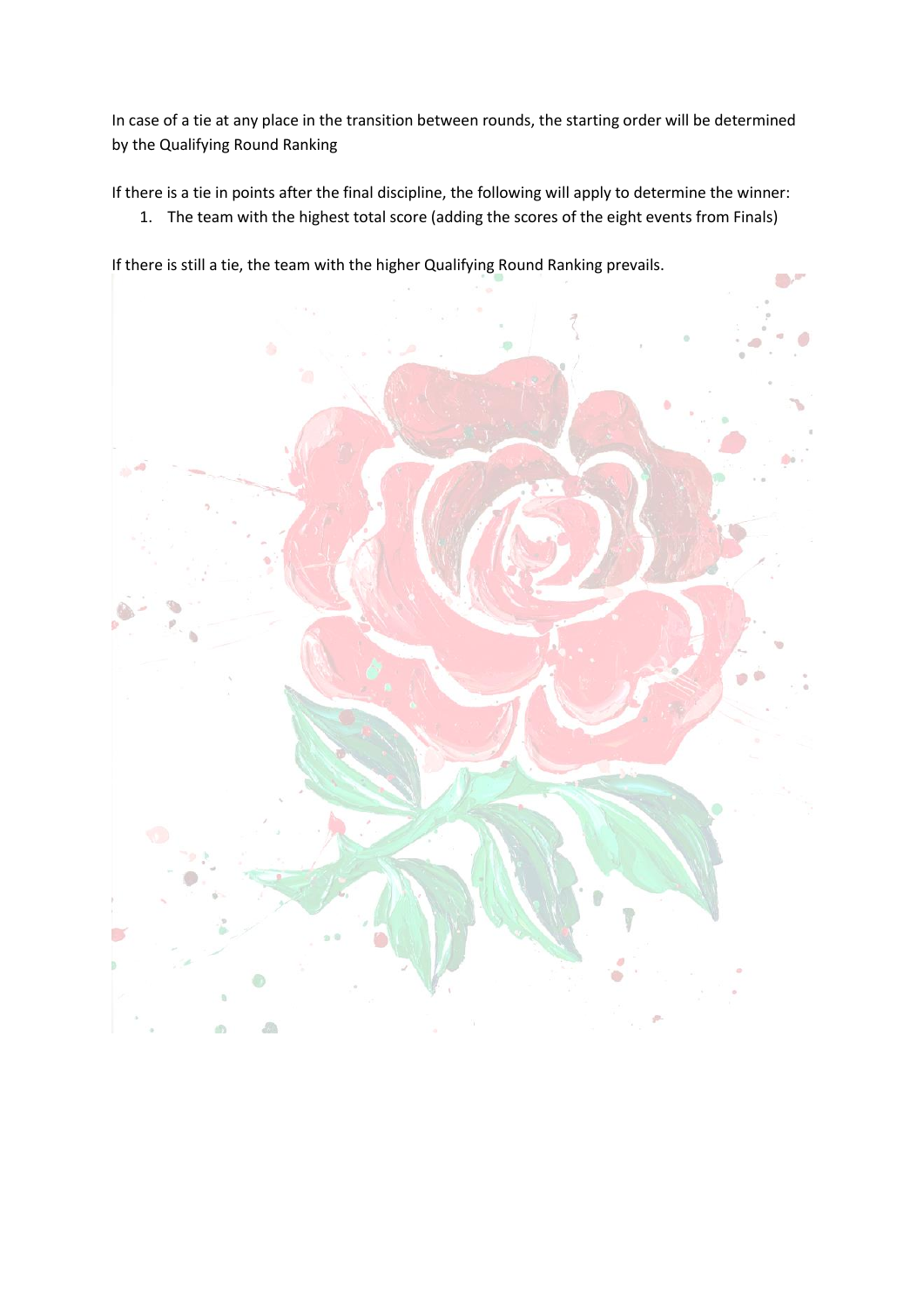### <span id="page-37-0"></span>**Appendix 3 – English Gymnastics and English Regional Websites**

**English Gymnastics:**

[www.englishgymnastics.org.uk](http://www.englishgymnastics.org.uk/)

**English Regions:**

<span id="page-37-1"></span> $\mathbb{Z}$ 

 $\partial\theta$ 

通

East: [www.british-gymnastics.org/east](http://www.british-gymnastics.org/east) East Midlands: [www.emgymnastics.org.uk](http://www.emgymnastics.org.uk/) London: [www.london-gymnastics.co.uk](http://www.london-gymnastics.co.uk/) North: [www.northgymnastics.org.uk](http://www.northgymnastics.org.uk/) North West: [www.nwga.org.uk](http://www.nwga.org.uk/) ø South: [www.british-gymnastics.org/south](http://www.british-gymnastics.org/south) South East: [www.british-gymnastics.org/south-east](http://www.british-gymnastics.org/south-east) South West: [www.british-gymnastics.org/south-west](http://www.british-gymnastics.org/south-west) West Midlands: [www.wmgymnastics.org.uk](http://www.wmgymnastics.org.uk/) Yorkshire: [www.british-gymnastics.org/yorkshire](http://www.british-gymnastics.org/yorkshire)

 $\mathbb{R}^n$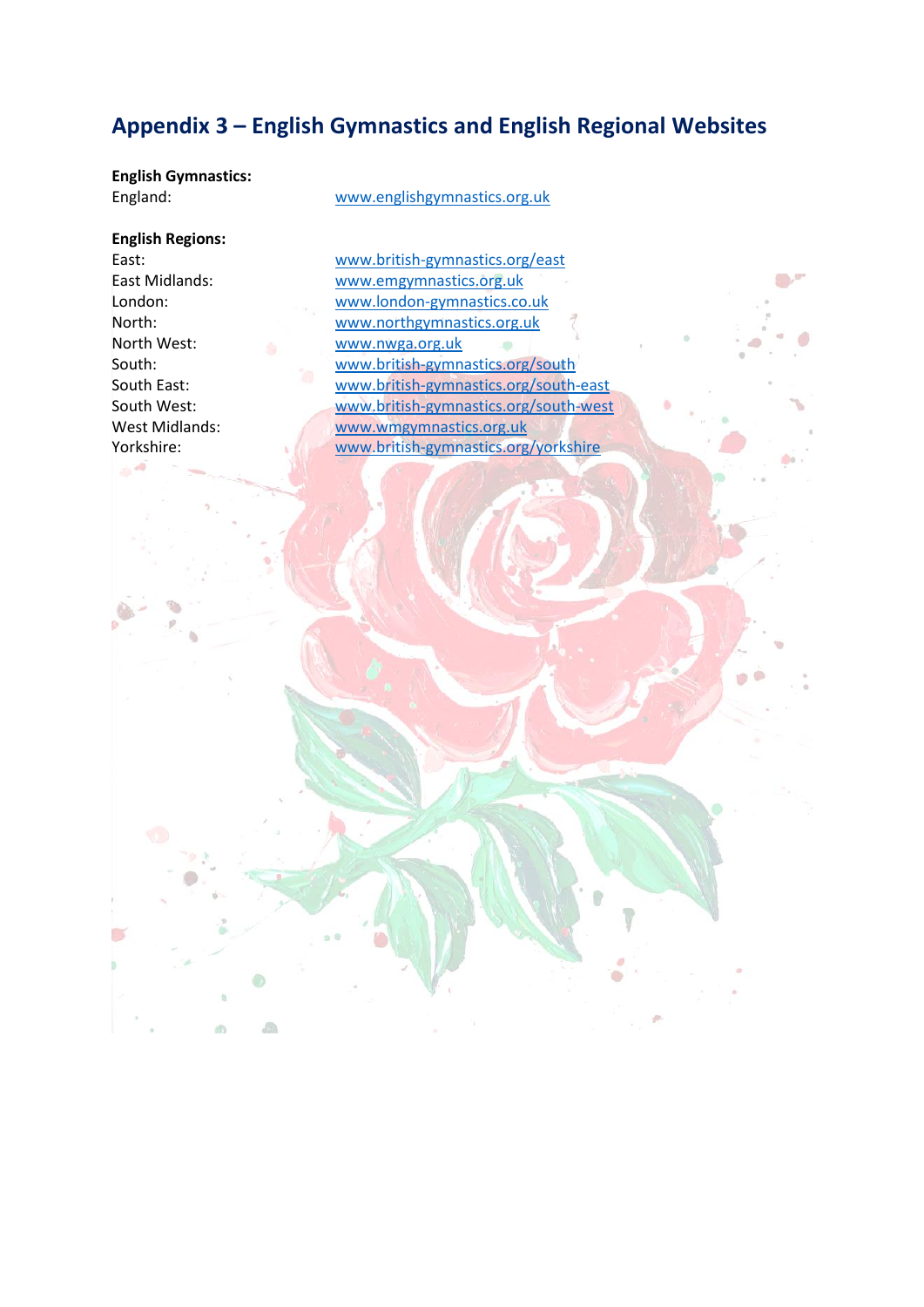### <span id="page-38-0"></span>**Appendix 4 – Volunteering at English Events**

# ENGLAND VOLUNTEERS

![](_page_38_Picture_2.jpeg)

We are looking for volunteers both adult & children. Completing your Duke of Edinburgh Award Scheme or feel a need to volunteer your time to the sport that is close to the hearts of us all. Come along and help make the days of Qualification and Championships competitions smoother.

If you're interested, email our [English Gymnastics Events](mailto:engevents@englishgymnastics.org.uk) team.

#### **Jobs available:**

March on Managers Warm Up Managers Welfare Officer Judge Refresher

Medal Ceremony (Children Only) Door Staff (Adults only) Ticket Sellers (Adults Only) Check in Staff

### **Thank you in advanced for any help you can provide**